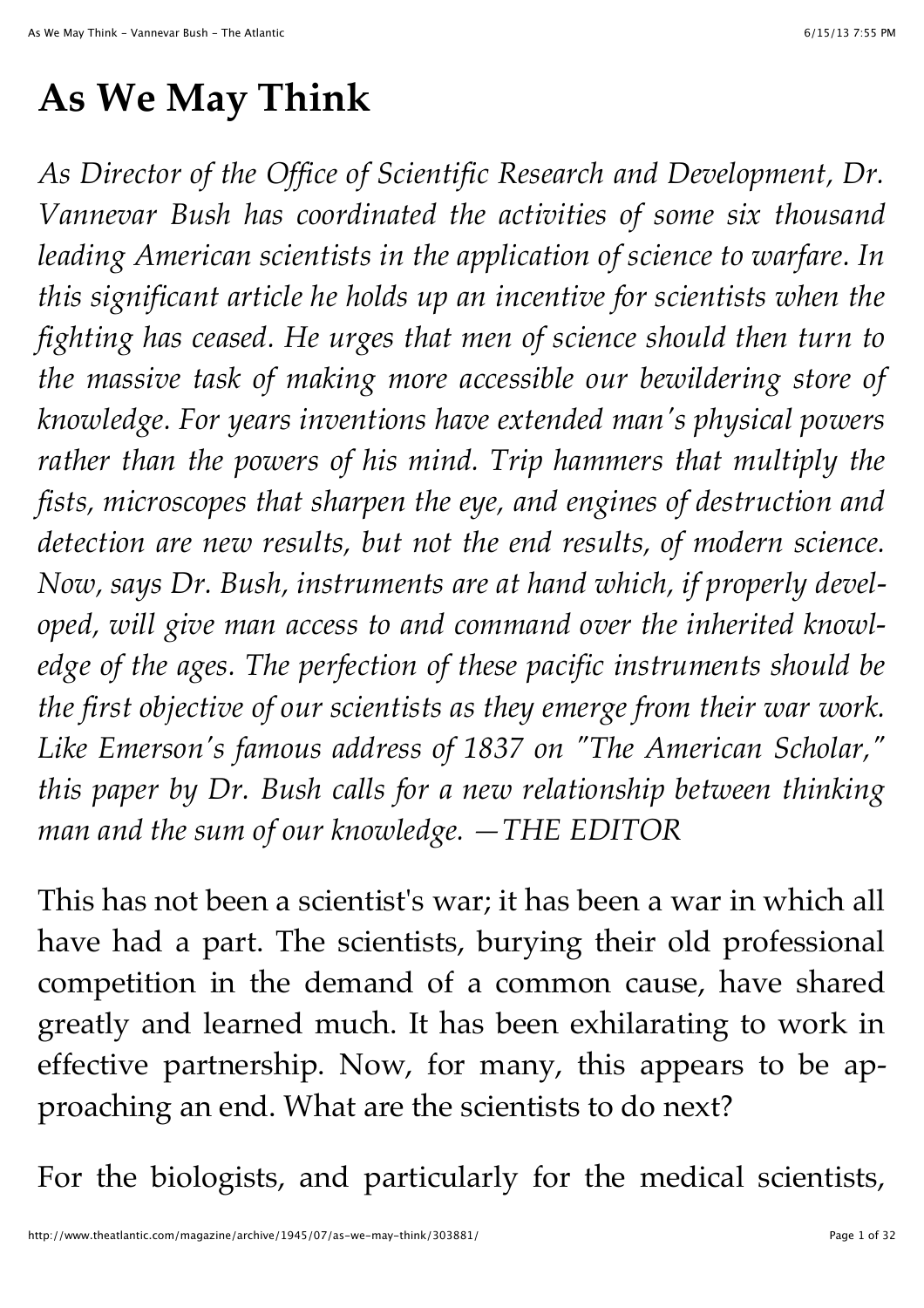there can be little indecision, for their war has hardly required them to leave the old paths. Many indeed have been able to carry on their war research in their familiar peacetime laboratories. Their objectives remain much the same.

It is the physicists who have been thrown most violently off stride, who have left academic pursuits for the making of strange destructive gadgets, who have had to devise new methods for their unanticipated assignments. They have done their part on the devices that made it possible to turn back the enemy, have worked in combined effort with the physicists of our allies. They have felt within themselves the stir of achievement. They have been part of a great team. Now, as peace approaches, one asks where they will find objectives worthy of their best.

1

Of what lasting benefit has been man's use of science and of the new instruments which his research brought into existence? First, they have increased his control of his material environment. They have improved his food, his clothing, his shelter; they have increased his security and released him partly from the bondage of bare existence. They have given him increased knowledge of his own biological processes so that he has had a progressive freedom from disease and an increased span of life. They are illuminating the interactions of his physiological and psychological functions, giving the promise of an improved mental health.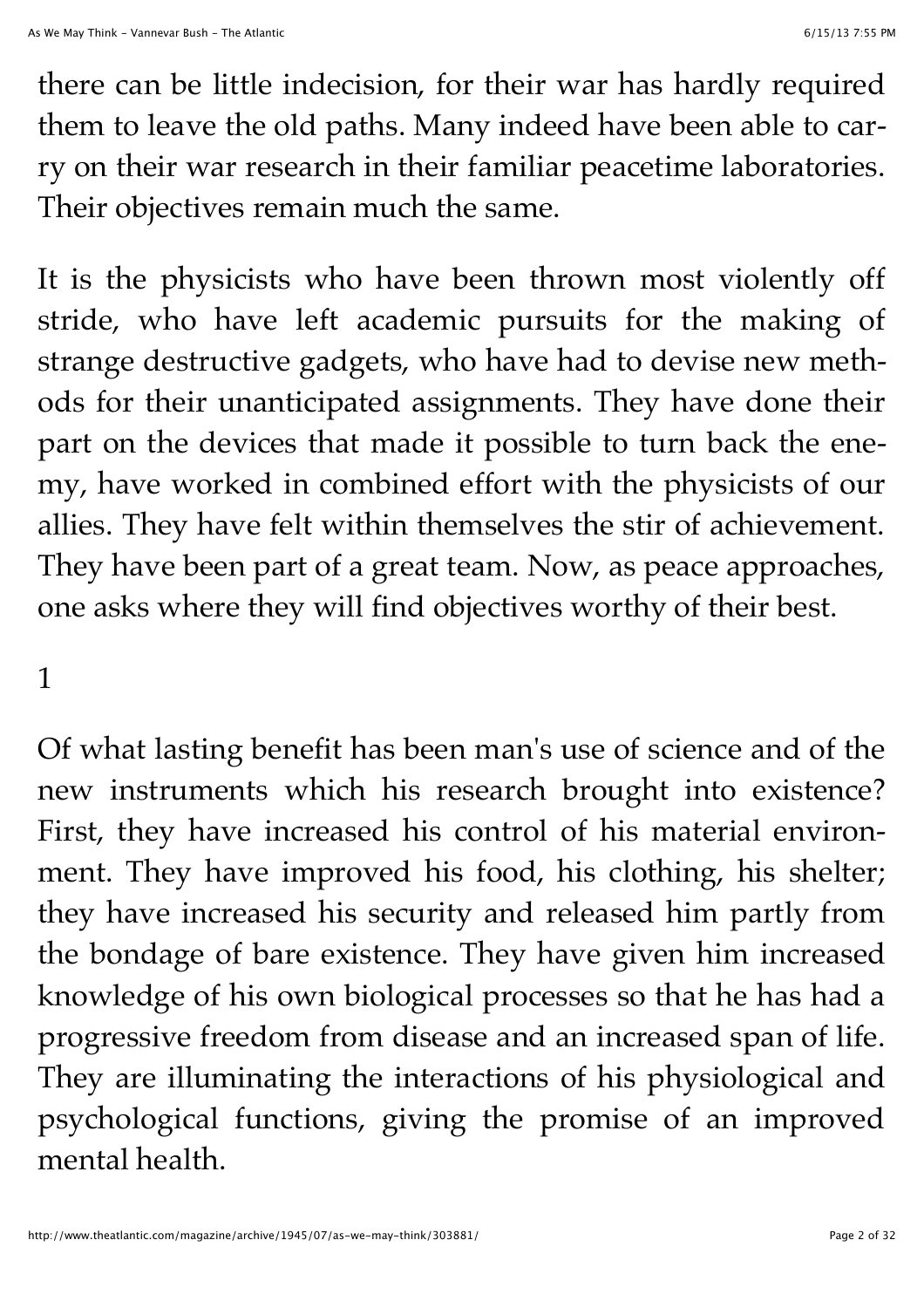Science has provided the swiftest communication between individuals; it has provided a record of ideas and has enabled man to manipulate and to make extracts from that record so that knowledge evolves and endures throughout the life of a race rather than that of an individual.

There is a growing mountain of research. But there is increased evidence that we are being bogged down today as specialization extends. The investigator is staggered by the findings and conclusions of thousands of other workers—conclusions which he cannot find time to grasp, much less to remember, as they appear. Yet specialization becomes increasingly necessary for progress, and the effort to bridge between disciplines is correspondingly superficial.

Professionally our methods of transmitting and reviewing the results of research are generations old and by now are totally inadequate for their purpose. If the aggregate time spent in writing scholarly works and in reading them could be evaluated, the ratio between these amounts of time might well be startling. Those who conscientiously attempt to keep abreast of current thought, even in restricted fields, by close and continuous reading might well shy away from an examination calculated to show how much of the previous month's efforts could be produced on call. Mendel's concept of the laws of genetics was lost to the world for a generation because his publication did not reach the few who were capable of grasping and extending it; and this sort of catastrophe is undoubtedly being repeated all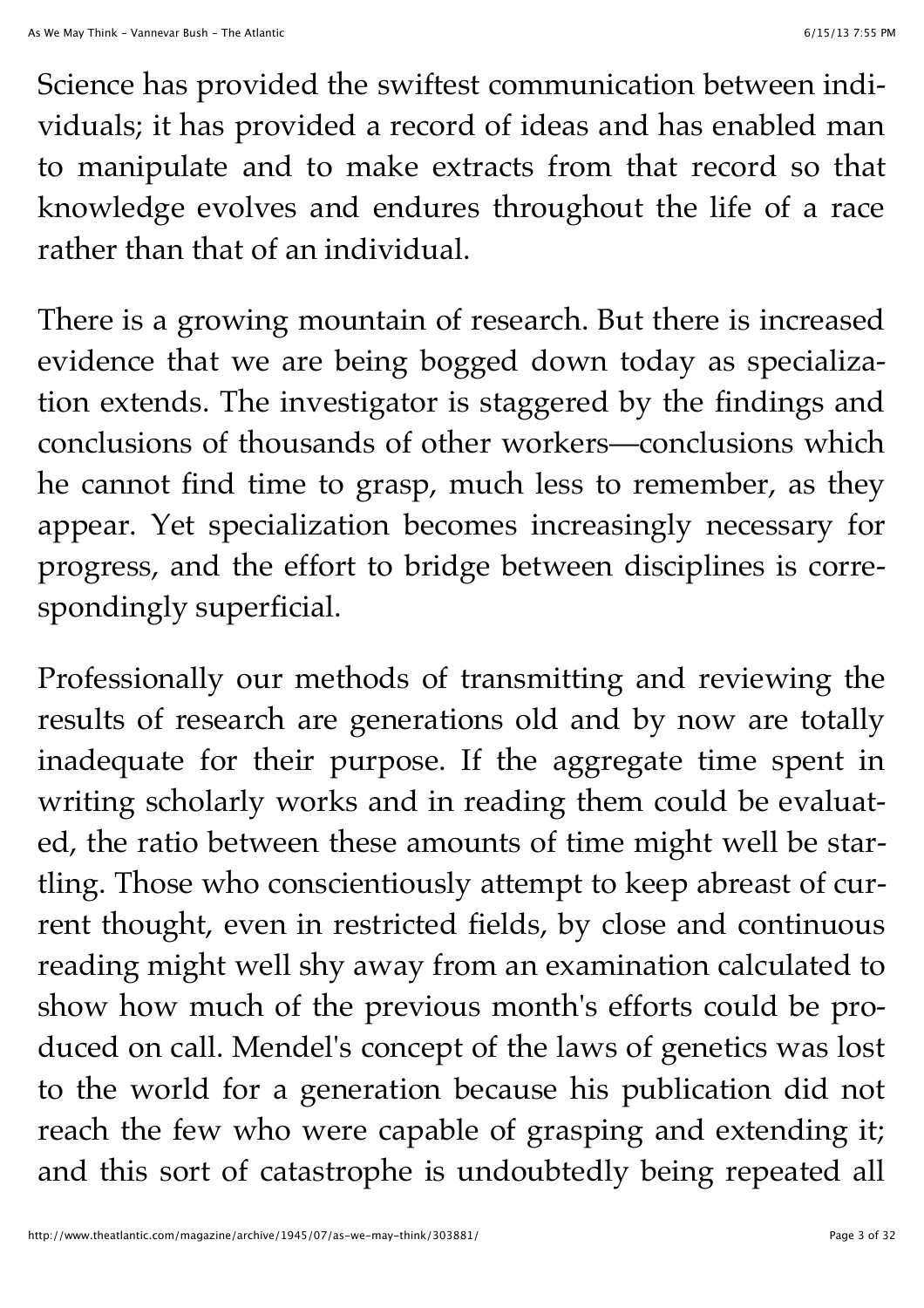about us, as truly significant attainments become lost in the mass of the inconsequential.

The difficulty seems to be, not so much that we publish unduly in view of the extent and variety of present day interests, but rather that publication has been extended far beyond our present ability to make real use of the record. The summation of human experience is being expanded at a prodigious rate, and the means we use for threading through the consequent maze to the momentarily important item is the same as was used in the days of square-rigged ships.

But there are signs of a change as new and powerful instrumentalities come into use. Photocells capable of seeing things in a physical sense, advanced photography which can record what is seen or even what is not, thermionic tubes capable of controlling potent forces under the guidance of less power than a mosquito uses to vibrate his wings, cathode ray tubes rendering visible an occurrence so brief that by comparison a microsecond is a long time, relay combinations which will carry out involved sequences of movements more reliably than any human operator and thousands of times as fast—there are plenty of mechanical aids with which to effect a transformation in scientific records.

Two centuries ago Leibnitz invented a calculating machine which embodied most of the essential features of recent keyboard devices, but it could not then come into use. The econom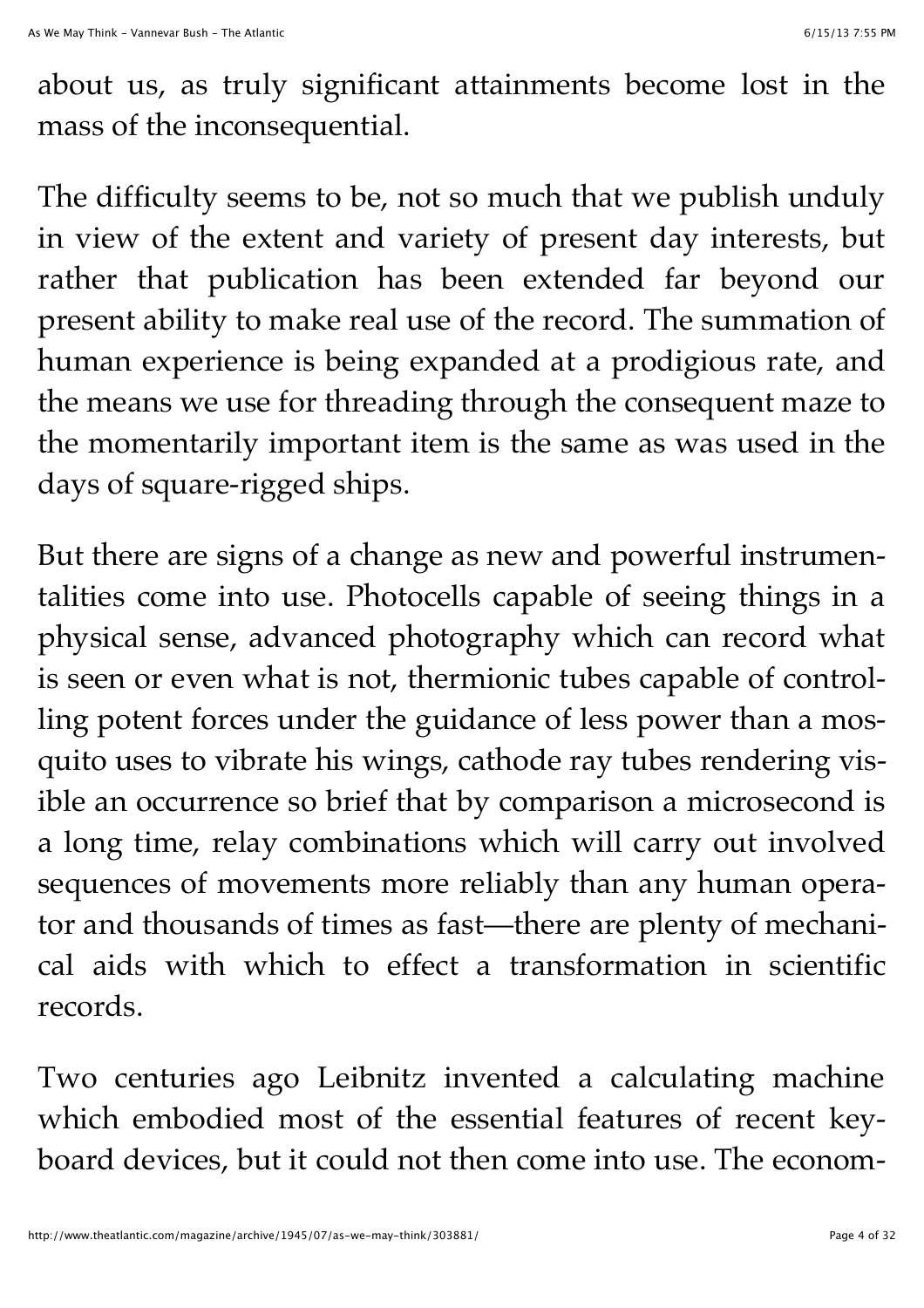ics of the situation were against it: the labor involved in constructing it, before the days of mass production, exceeded the labor to be saved by its use, since all it could accomplish could be duplicated by sufficient use of pencil and paper. Moreover, it would have been subject to frequent breakdown, so that it could not have been depended upon; for at that time and long after, complexity and unreliability were synonymous.

Babbage, even with remarkably generous support for his time, could not produce his great arithmetical machine. His idea was sound enough, but construction and maintenance costs were then too heavy. Had a Pharaoh been given detailed and explicit designs of an automobile, and had he understood them completely, it would have taxed the resources of his kingdom to have fashioned the thousands of parts for a single car, and that car would have broken down on the first trip to Giza.

Machines with interchangeable parts can now be constructed with great economy of effort. In spite of much complexity, they perform reliably. Witness the humble typewriter, or the movie camera, or the automobile. Electrical contacts have ceased to stick when thoroughly understood. Note the automatic telephone exchange, which has hundreds of thousands of such contacts, and yet is reliable. A spider web of metal, sealed in a thin glass container, a wire heated to brilliant glow, in short, the thermionic tube of radio sets, is made by the hundred million, tossed about in packages, plugged into sockets—and it works! Its gossamer parts, the precise location and alignment involved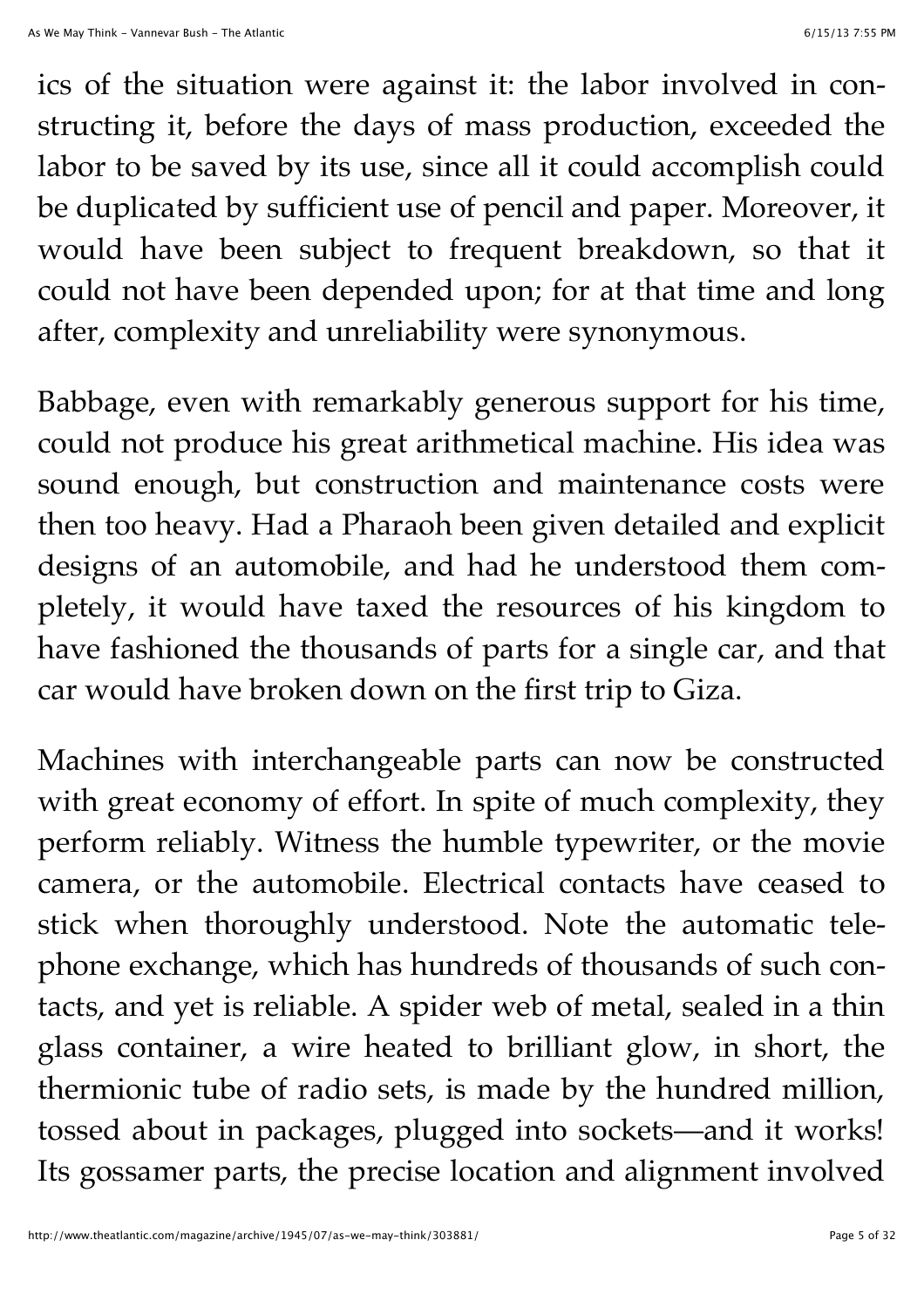in its construction, would have occupied a master craftsman of the guild for months; now it is built for thirty cents. The world has arrived at an age of cheap complex devices of great reliability; and something is bound to come of it.

# 2

A record if it is to be useful to science, must be continuously extended, it must be stored, and above all it must be consulted. Today we make the record conventionally by writing and photography, followed by printing; but we also record on film, on wax disks, and on magnetic wires. Even if utterly new recording procedures do not appear, these present ones are certainly in the process of modification and extension.

Certainly progress in photography is not going to stop. Faster material and lenses, more automatic cameras, finer-grained sensitive compounds to allow an extension of the minicamera idea, are all imminent. Let us project this trend ahead to a logical, if not inevitable, outcome. The camera hound of the future wears on his forehead a lump a little larger than a walnut. It takes pictures 3 millimeters square, later to be projected or enlarged, which after all involves only a factor of 10 beyond present practice. The lens is of universal focus, down to any distance accommodated by the unaided eye, simply because it is of short focal length. There is a built-in photocell on the walnut such as we now have on at least one camera, which automatically adjusts exposure for a wide range of illumination. There is film in the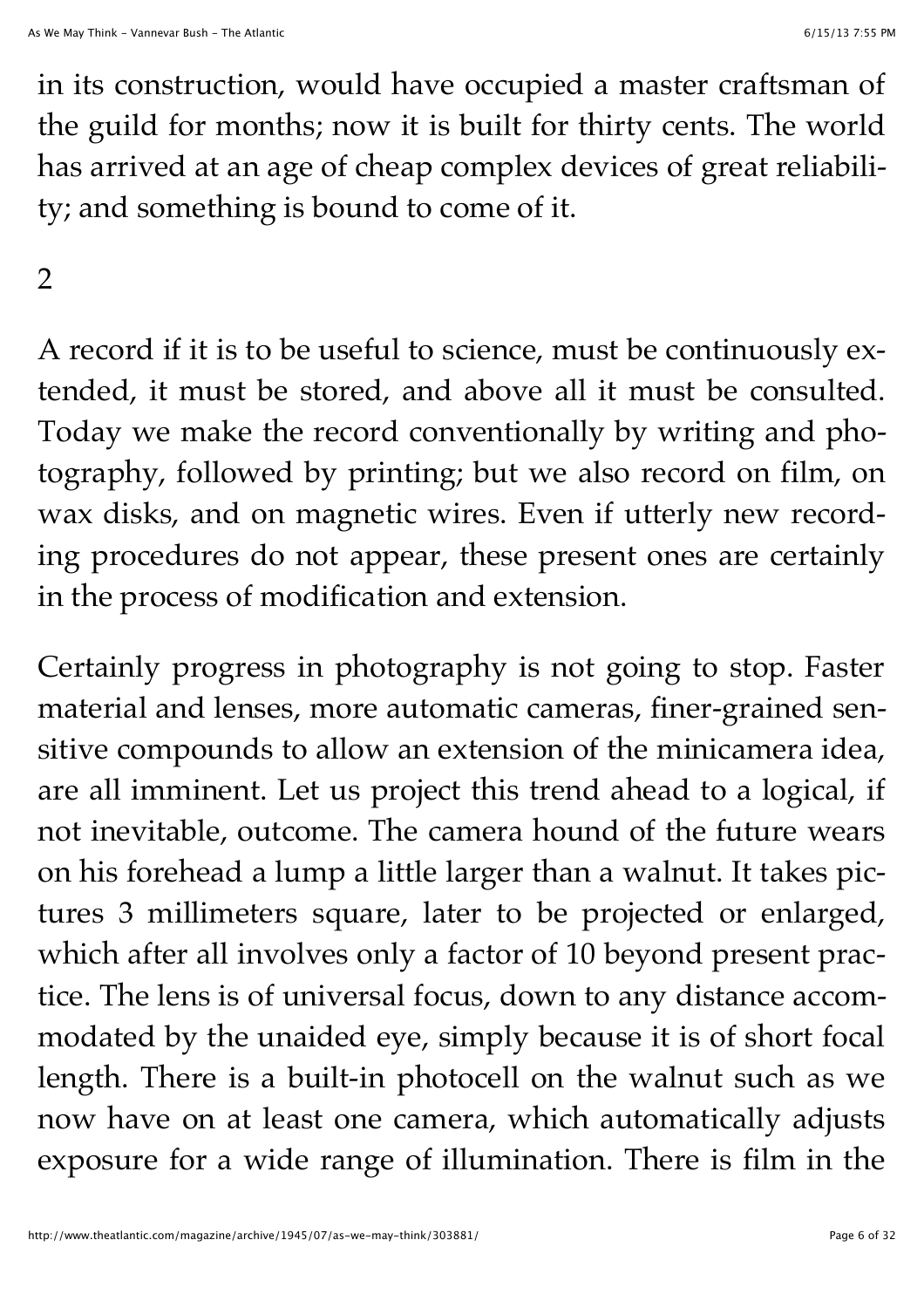walnut for a hundred exposures, and the spring for operating its shutter and shifting its film is wound once for all when the film clip is inserted. It produces its result in full color. It may well be stereoscopic, and record with two spaced glass eyes, for striking improvements in stereoscopic technique are just around the corner.

The cord which trips its shutter may reach down a man's sleeve within easy reach of his fingers. A quick squeeze, and the picture is taken. On a pair of ordinary glasses is a square of fine lines near the top of one lens, where it is out of the way of ordinary vision. When an object appears in that square, it is lined up for its picture. As the scientist of the future moves about the laboratory or the field, every time he looks at something worthy of the record, he trips the shutter and in it goes, without even an audible click. Is this all fantastic? The only fantastic thing about it is the idea of making as many pictures as would result from its use.

Will there be dry photography? It is already here in two forms. When Brady made his Civil War pictures, the plate had to be wet at the time of exposure. Now it has to be wet during development instead. In the future perhaps it need not be wetted at all. There have long been films impregnated with diazo dyes which form a picture without development, so that it is already there as soon as the camera has been operated. An exposure to ammonia gas destroys the unexposed dye, and the picture can then be taken out into the light and examined. The process is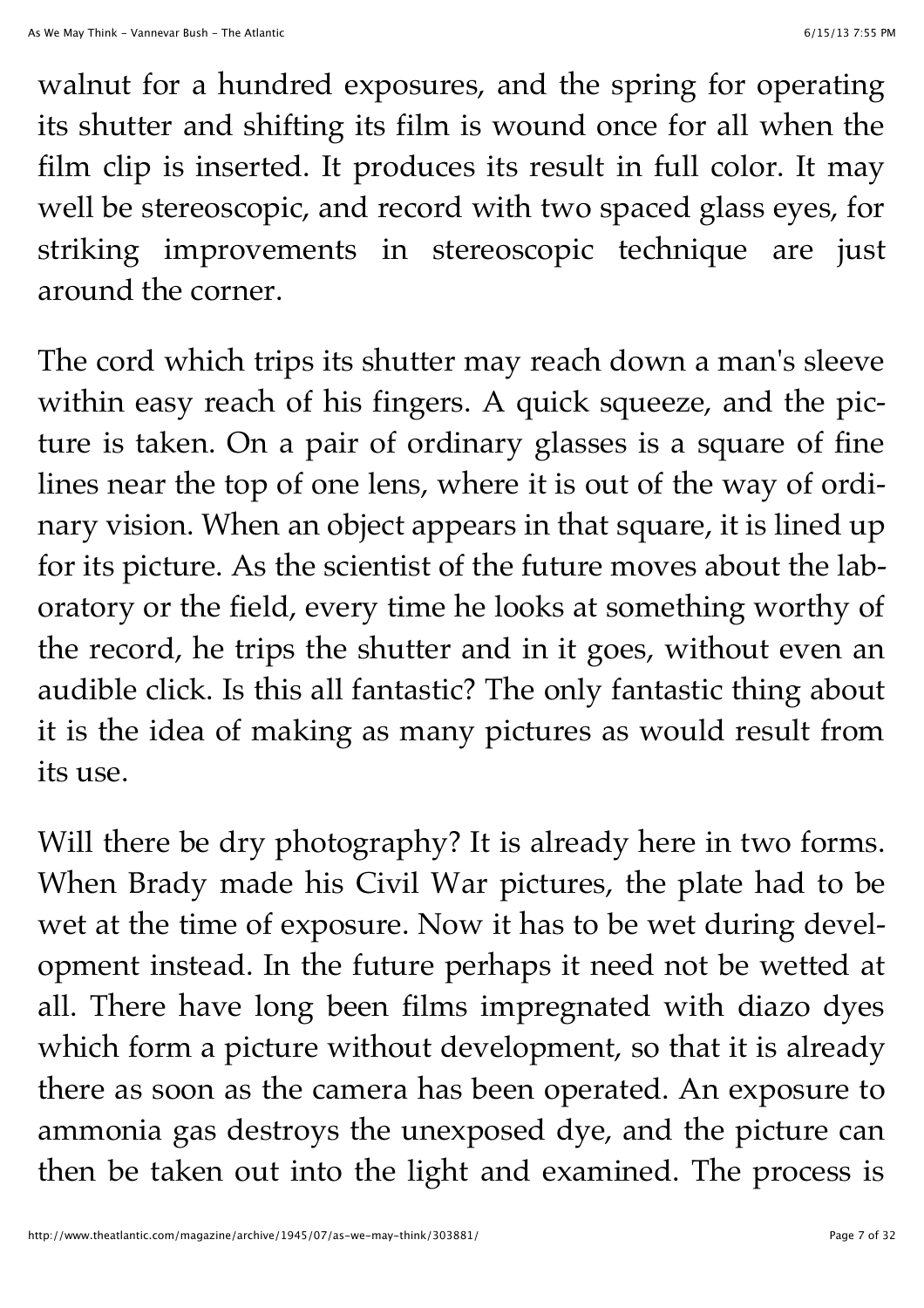now slow, but someone may speed it up, and it has no grain difficulties such as now keep photographic researchers busy. Often it would be advantageous to be able to snap the camera and to look at the picture immediately.

Another process now in use is also slow, and more or less clumsy. For fifty years impregnated papers have been used which turn dark at every point where an electrical contact touches them, by reason of the chemical change thus produced in an iodine compound included in the paper. They have been used to make records, for a pointer moving across them can leave a trail behind. If the electrical potential on the pointer is varied as it moves, the line becomes light or dark in accordance with the potential.

This scheme is now used in facsimile transmission. The pointer draws a set of closely spaced lines across the paper one after another. As it moves, its potential is varied in accordance with a varying current received over wires from a distant station, where these variations are produced by a photocell which is similarly scanning a picture. At every instant the darkness of the line being drawn is made equal to the darkness of the point on the picture being observed by the photocell. Thus, when the whole picture has been covered, a replica appears at the receiving end.

A scene itself can be just as well looked over line by line by the photocell in this way as can a photograph of the scene. This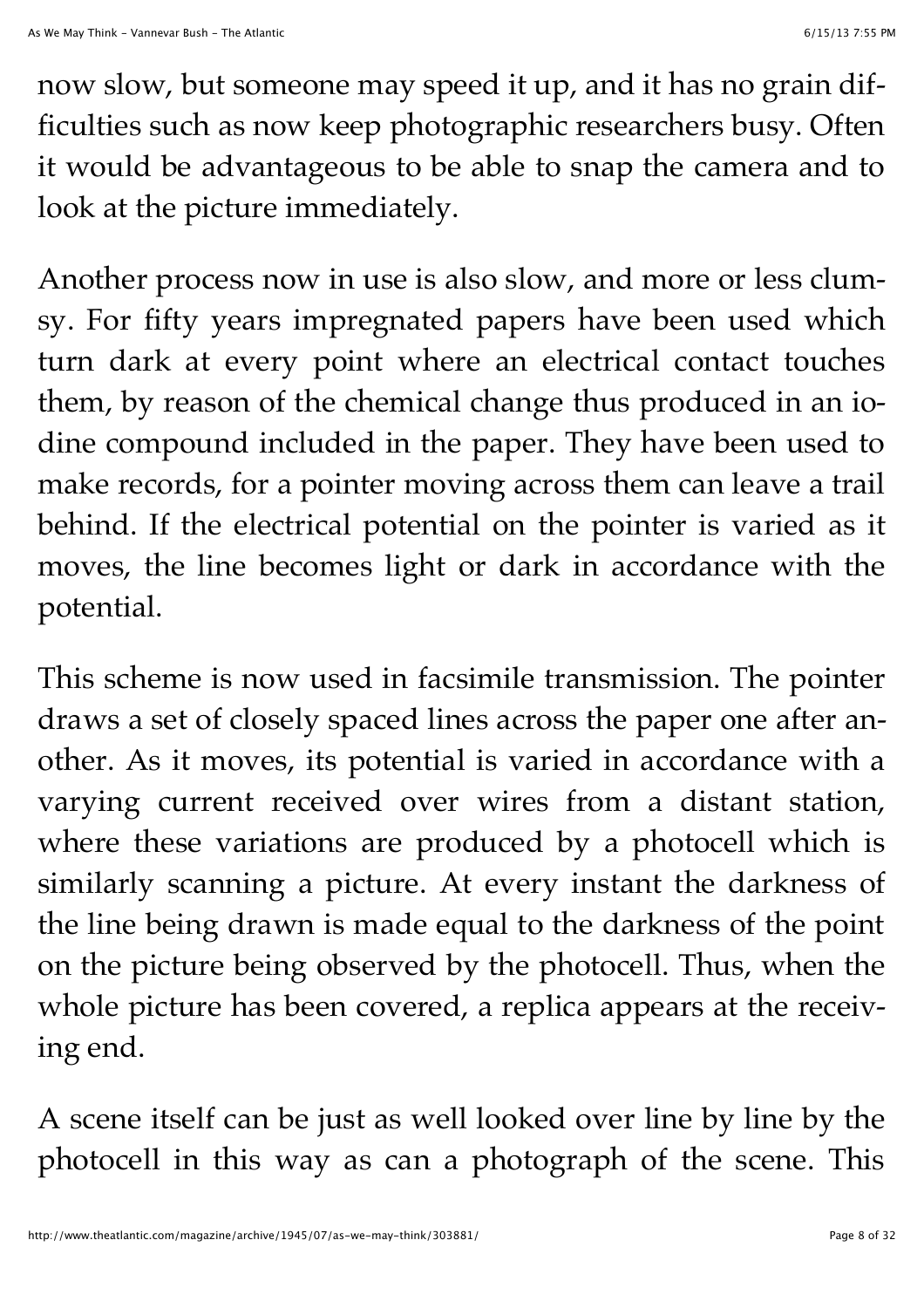whole apparatus constitutes a camera, with the added feature, which can be dispensed with if desired, of making its picture at a distance. It is slow, and the picture is poor in detail. Still, it does give another process of dry photography, in which the picture is finished as soon as it is taken.

It would be a brave man who would predict that such a process will always remain clumsy, slow, and faulty in detail. Television equipment today transmits sixteen reasonably good pictures a second, and it involves only two essential differences from the process described above. For one, the record is made by a moving beam of electrons rather than a moving pointer, for the reason that an electron beam can sweep across the picture very rapidly indeed. The other difference involves merely the use of a screen which glows momentarily when the electrons hit, rather than a chemically treated paper or film which is permanently altered. This speed is necessary in television, for motion pictures rather than stills are the object.

Use chemically treated film in place of the glowing screen, allow the apparatus to transmit one picture only rather than a succession, and a rapid camera for dry photography results. The treated film needs to be far faster in action than present examples, but it probably could be. More serious is the objection that this scheme would involve putting the film inside a vacuum chamber, for electron beams behave normally only in such a rarefied environment. This difficulty could be avoided by allowing the electron beam to play on one side of a partition, and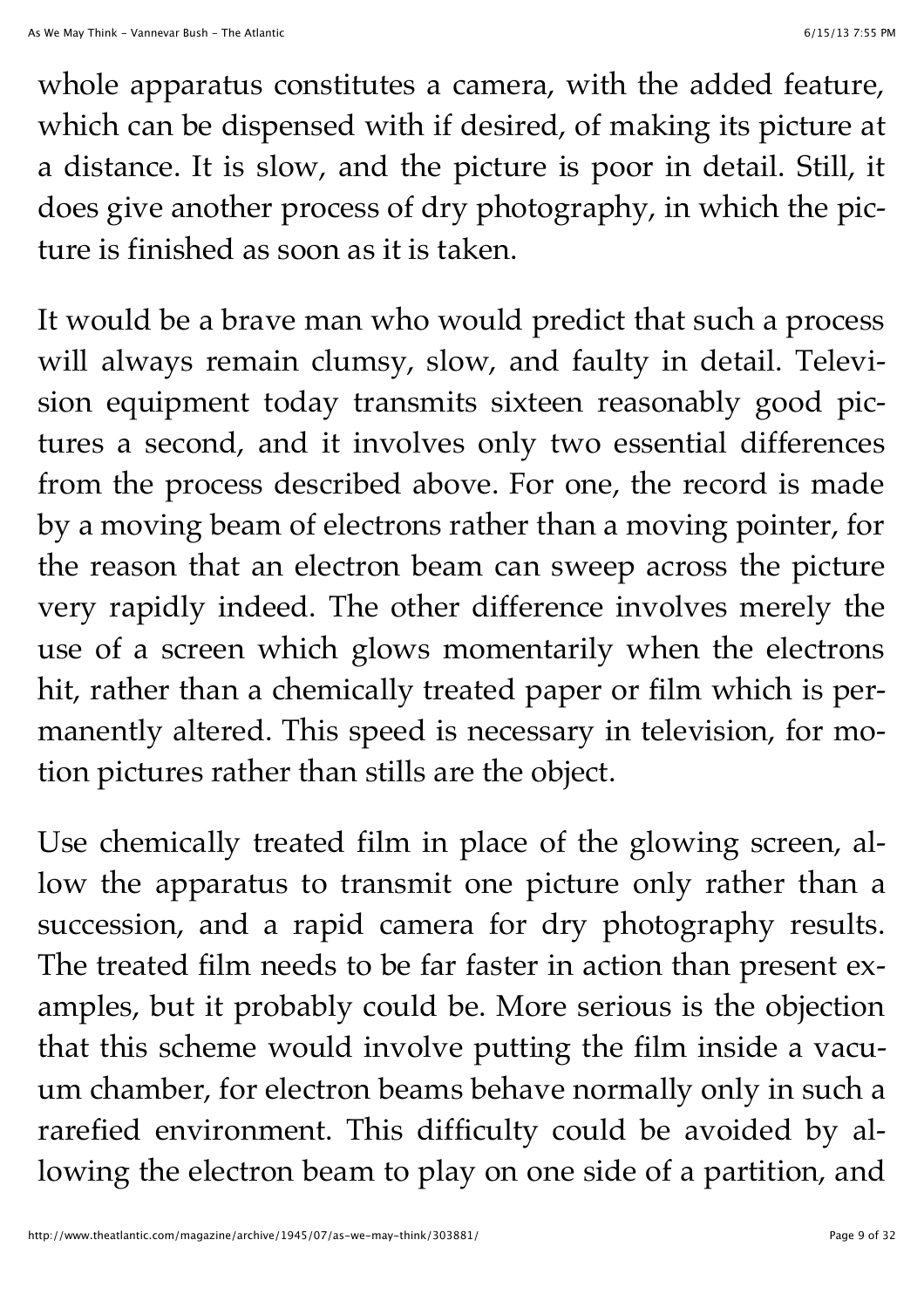by pressing the film against the other side, if this partition were such as to allow the electrons to go through perpendicular to its surface, and to prevent them from spreading out sideways. Such partitions, in crude form, could certainly be constructed, and they will hardly hold up the general development.

Like dry photography, microphotography still has a long way to go. The basic scheme of reducing the size of the record, and examining it by projection rather than directly, has possibilities too great to be ignored. The combination of optical projection and photographic reduction is already producing some results in microfilm for scholarly purposes, and the potentialities are highly suggestive. Today, with microfilm, reductions by a linear factor of 20 can be employed and still produce full clarity when the material is re-enlarged for examination. The limits are set by the graininess of the film, the excellence of the optical system, and the efficiency of the light sources employed. All of these are rapidly improving.

Assume a linear ratio of 100 for future use. Consider film of the same thickness as paper, although thinner film will certainly be usable. Even under these conditions there would be a total factor of 10,000 between the bulk of the ordinary record on books, and its microfilm replica. The *Encyclopoedia Britannica* could be reduced to the volume of a matchbox. A library of a million volumes could be compressed into one end of a desk. If the human race has produced since the invention of movable type a total record, in the form of magazines, newspapers, books, tracts, ad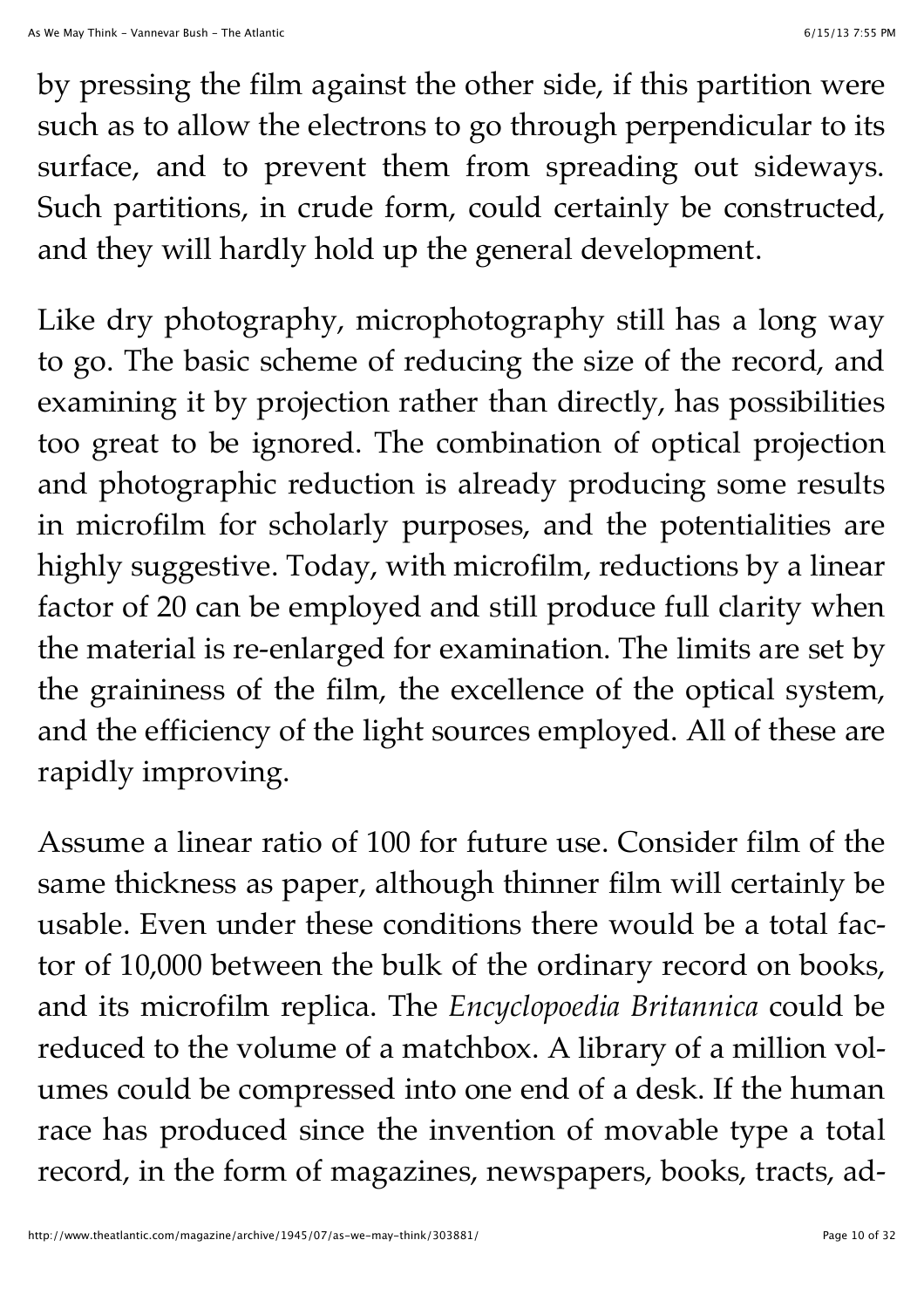vertising blurbs, correspondence, having a volume corresponding to a billion books, the whole affair, assembled and compressed, could be lugged off in a moving van. Mere compression, of course, is not enough; one needs not only to make and store a record but also be able to consult it, and this aspect of the matter comes later. Even the modern great library is not generally consulted; it is nibbled at by a few.

Compression is important, however, when it comes to costs. The material for the microfilm *Britannica* would cost a nickel, and it could be mailed anywhere for a cent. What would it cost to print a million copies? To print a sheet of newspaper, in a large edition, costs a small fraction of a cent. The entire material of the *Britannica* in reduced microfilm form would go on a sheet eight and one-half by eleven inches. Once it is available, with the photographic reproduction methods of the future, duplicates in large quantities could probably be turned out for a cent apiece beyond the cost of materials. The preparation of the original copy? That introduces the next aspect of the subject.

3

To make the record, we now push a pencil or tap a typewriter. Then comes the process of digestion and correction, followed by an intricate process of typesetting, printing, and distribution. To consider the first stage of the procedure, will the author of the future cease writing by hand or typewriter and talk directly to the record? He does so indirectly, by talking to a stenographer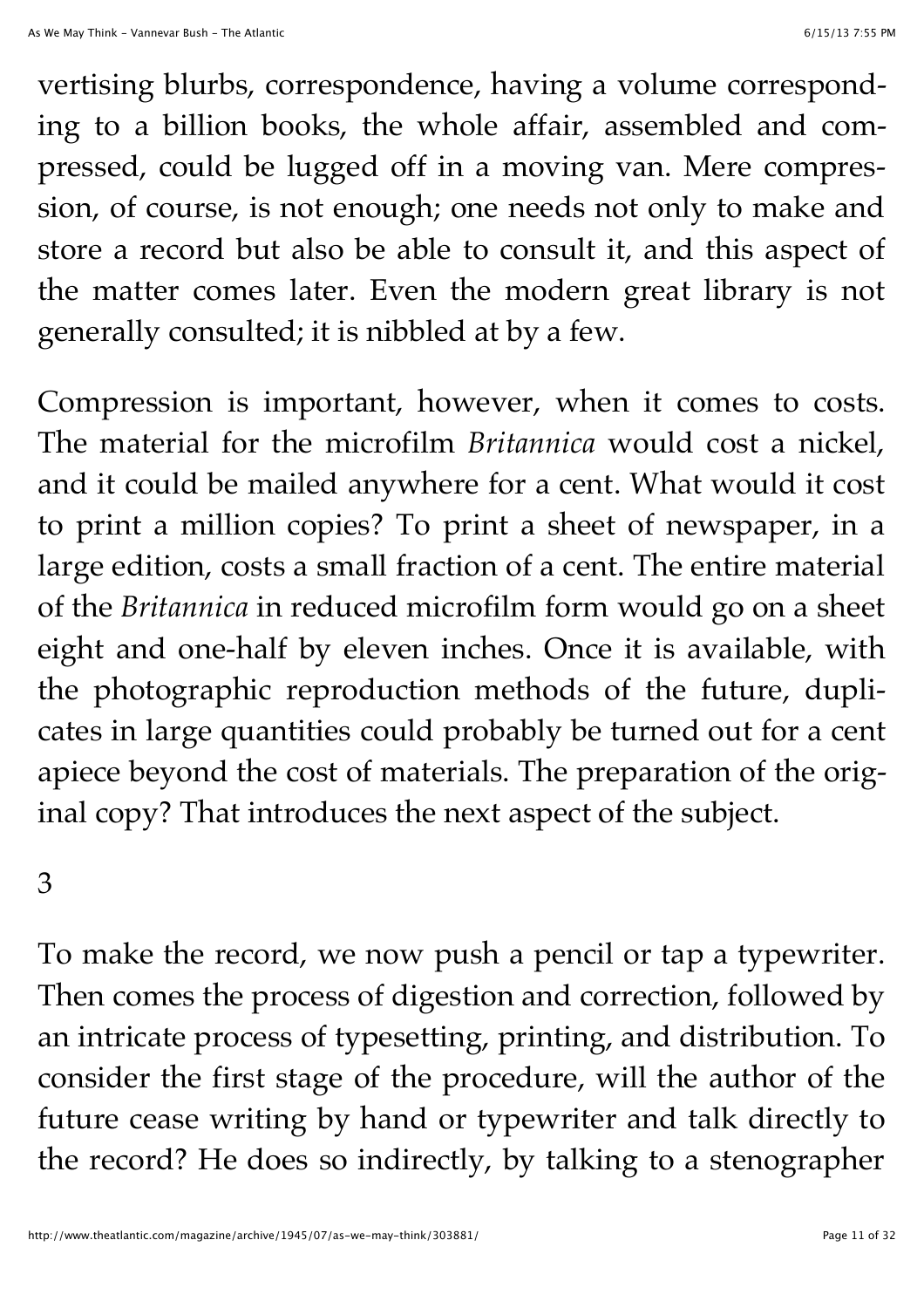or a wax cylinder; but the elements are all present if he wishes to have his talk directly produce a typed record. All he needs to do is to take advantage of existing mechanisms and to alter his language.

At a recent World Fair a machine called a Voder was shown. A girl stroked its keys and it emitted recognizable speech. No human vocal chords entered into the procedure at any point; the keys simply combined some electrically produced vibrations and passed these on to a loud-speaker. In the Bell Laboratories there is the converse of this machine, called a Vocoder. The loudspeaker is replaced by a microphone, which picks up sound. Speak to it, and the corresponding keys move. This may be one element of the postulated system.

The other element is found in the stenotype, that somewhat disconcerting device encountered usually at public meetings. A girl strokes its keys languidly and looks about the room and sometimes at the speaker with a disquieting gaze. From it emerges a typed strip which records in a phonetically simplified language a record of what the speaker is supposed to have said. Later this strip is retyped into ordinary language, for in its nascent form it is intelligible only to the initiated. Combine these two elements, let the Vocoder run the stenotype, and the result is a machine which types when talked to.

Our present languages are not especially adapted to this sort of mechanization, it is true. It is strange that the inventors of uni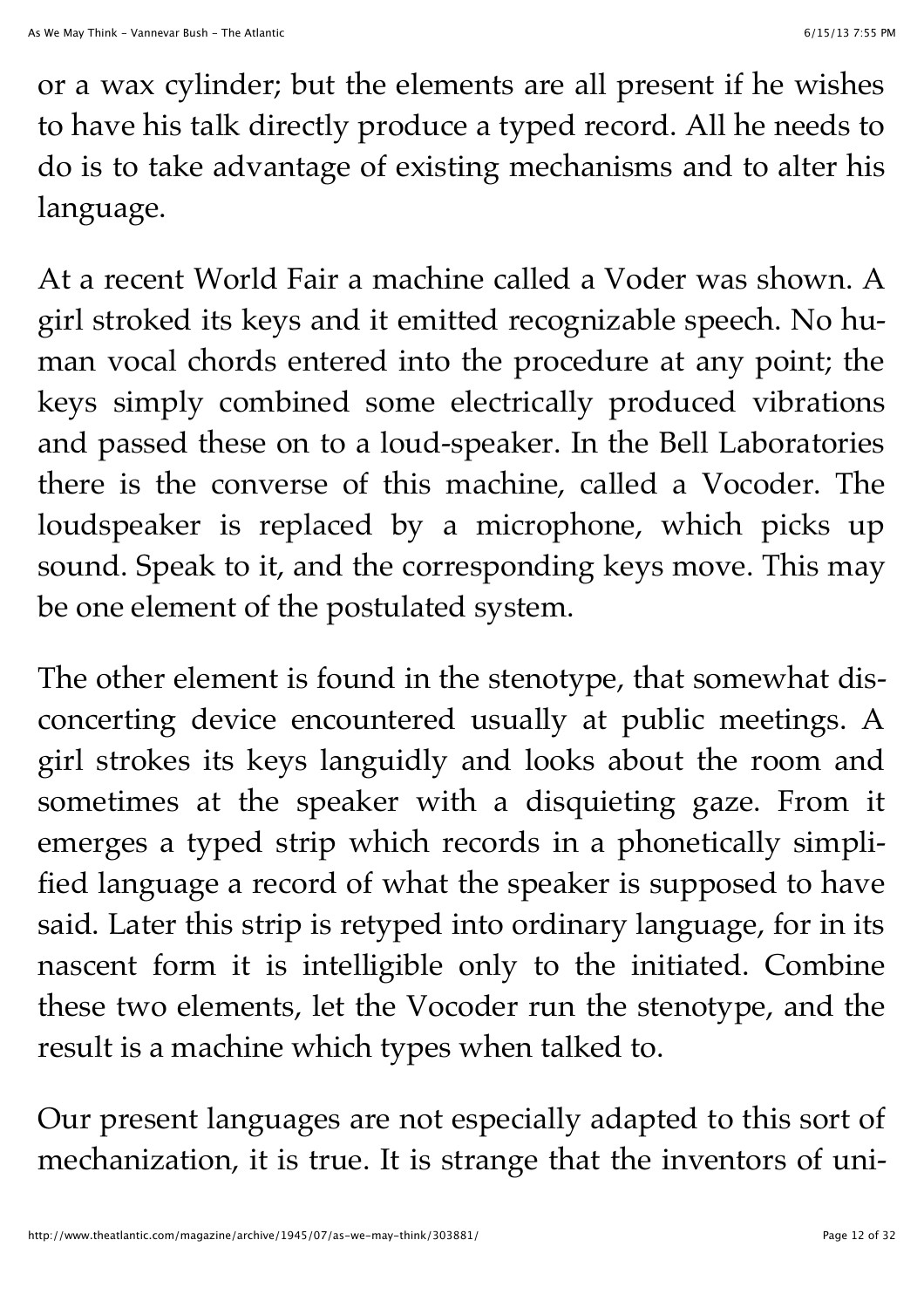versal languages have not seized upon the idea of producing one which better fitted the technique for transmitting and recording speech. Mechanization may yet force the issue, especially in the scientific field; whereupon scientific jargon would become still less intelligible to the layman.

One can now picture a future investigator in his laboratory. His hands are free, and he is not anchored. As he moves about and observes, he photographs and comments. Time is automatically recorded to tie the two records together. If he goes into the field, he may be connected by radio to his recorder. As he ponders over his notes in the evening, he again talks his comments into the record. His typed record, as well as his photographs, may both be in miniature, so that he projects them for examination.

Much needs to occur, however, between the collection of data and observations, the extraction of parallel material from the existing record, and the final insertion of new material into the general body of the common record. For mature thought there is no mechanical substitute. But creative thought and essentially repetitive thought are very different things. For the latter there are, and may be, powerful mechanical aids.

Adding a column of figures is a repetitive thought process, and it was long ago properly relegated to the machine. True, the machine is sometimes controlled by a keyboard, and thought of a sort enters in reading the figures and poking the corresponding keys, but even this is avoidable. Machines have been made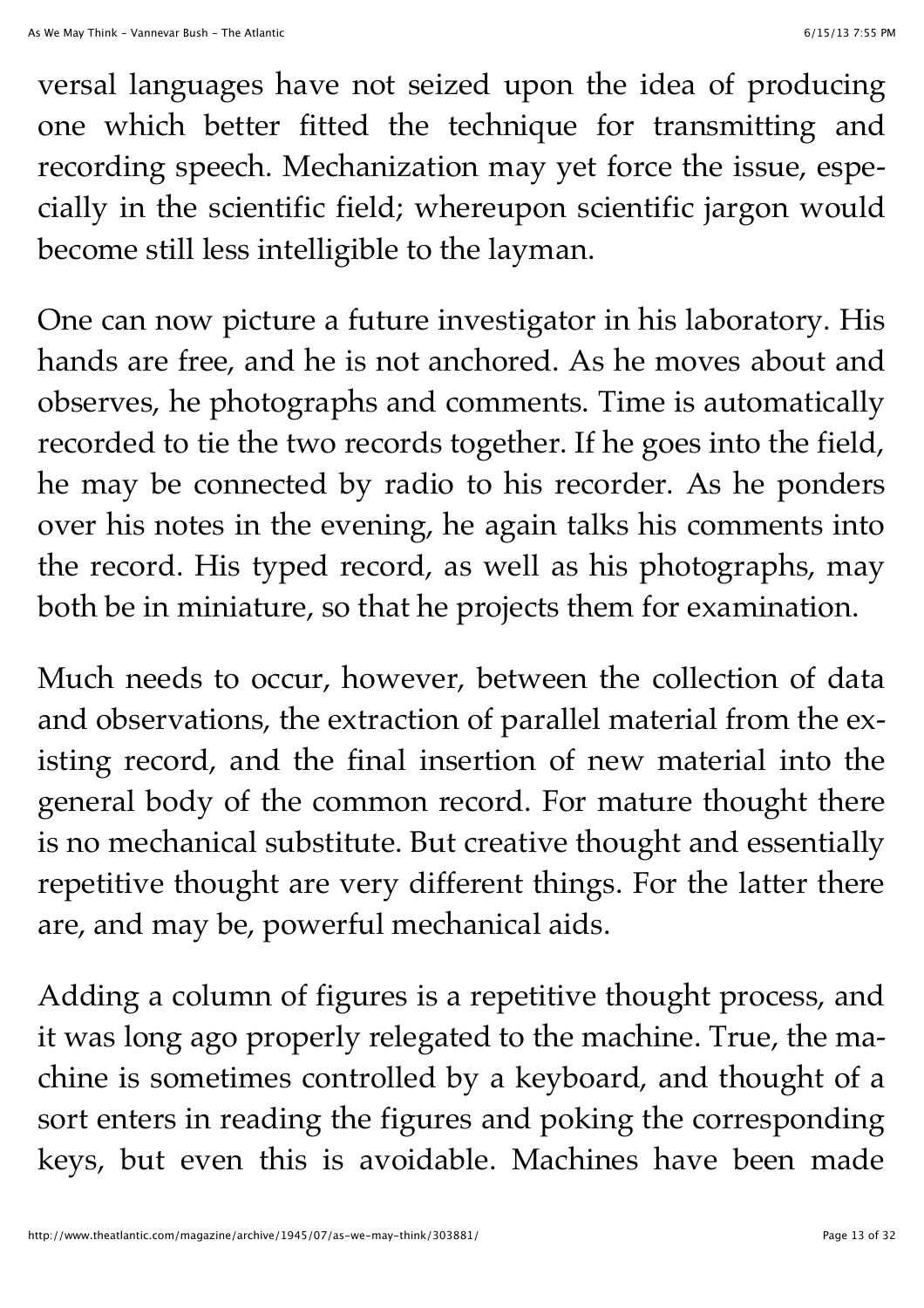which will read typed figures by photocells and then depress the corresponding keys; these are combinations of photocells for scanning the type, electric circuits for sorting the consequent variations, and relay circuits for interpreting the result into the action of solenoids to pull the keys down.

All this complication is needed because of the clumsy way in which we have learned to write figures. If we recorded them positionally, simply by the configuration of a set of dots on a card, the automatic reading mechanism would become comparatively simple. In fact if the dots are holes, we have the punched-card machine long ago produced by Hollorith for the purposes of the census, and now used throughout business. Some types of complex businesses could hardly operate without these machines.

Adding is only one operation. To perform arithmetical computation involves also subtraction, multiplication, and division, and in addition some method for temporary storage of results, removal from storage for further manipulation, and recording of final results by printing. Machines for these purposes are now of two types: keyboard machines for accounting and the like, manually controlled for the insertion of data, and usually automatically controlled as far as the sequence of operations is concerned; and punched-card machines in which separate operations are usually delegated to a series of machines, and the cards then transferred bodily from one to another. Both forms are very useful; but as far as complex computations are con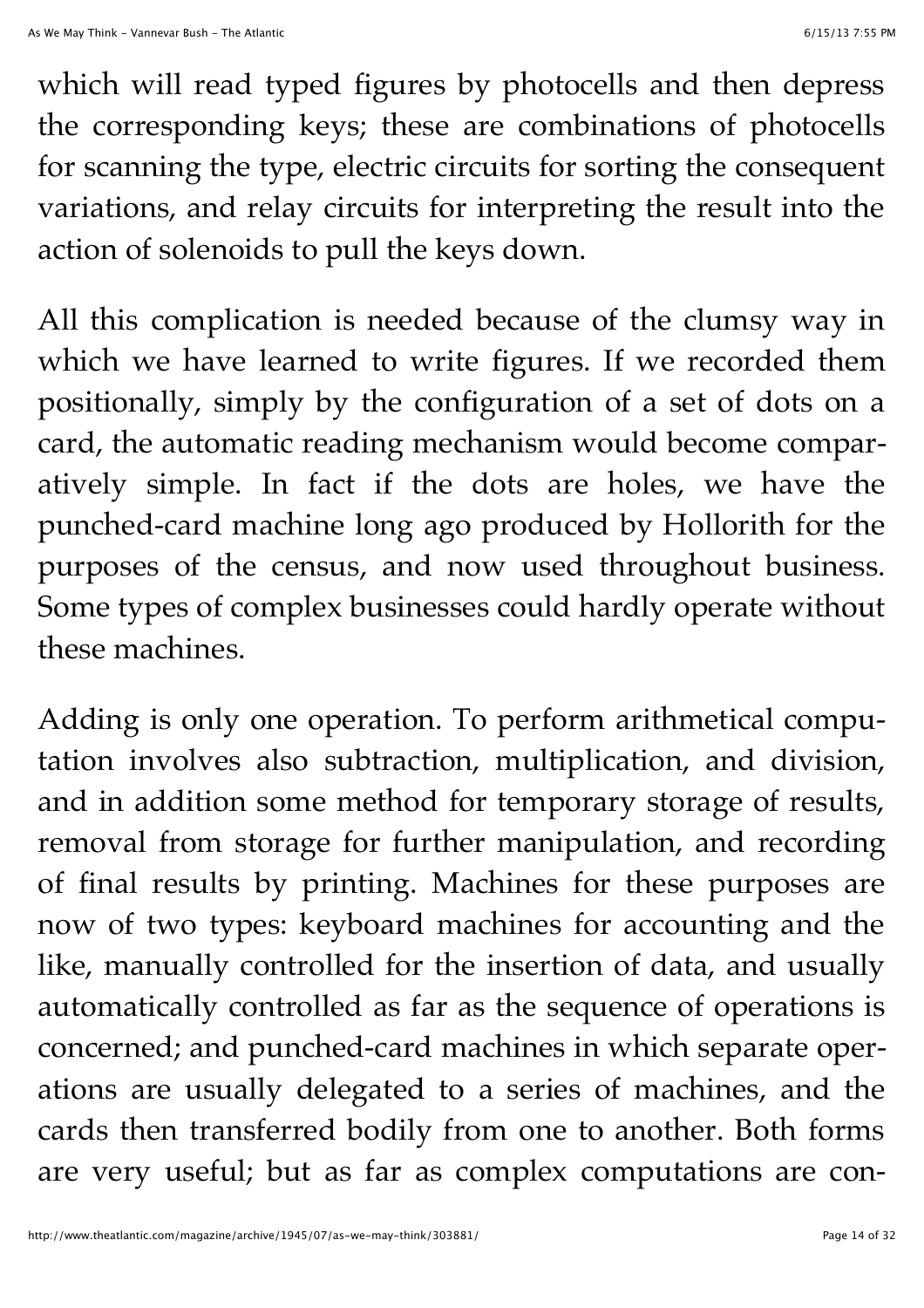cerned, both are still in embryo.

Rapid electrical counting appeared soon after the physicists found it desirable to count cosmic rays. For their own purposes the physicists promptly constructed thermionic-tube equipment capable of counting electrical impulses at the rate of 100,000 a second. The advanced arithmetical machines of the future will be electrical in nature, and they will perform at 100 times present speeds, or more.

Moreover, they will be far more versatile than present commercial machines, so that they may readily be adapted for a wide variety of operations. They will be controlled by a control card or film, they will select their own data and manipulate it in accordance with the instructions thus inserted, they will perform complex arithmetical computations at exceedingly high speeds, and they will record results in such form as to be readily available for distribution or for later further manipulation. Such machines will have enormous appetites. One of them will take instructions and data from a whole roomful of girls armed with simple key board punches, and will deliver sheets of computed results every few minutes. There will always be plenty of things to compute in the detailed affairs of millions of people doing complicated things.

4

The repetitive processes of thought are not confined however,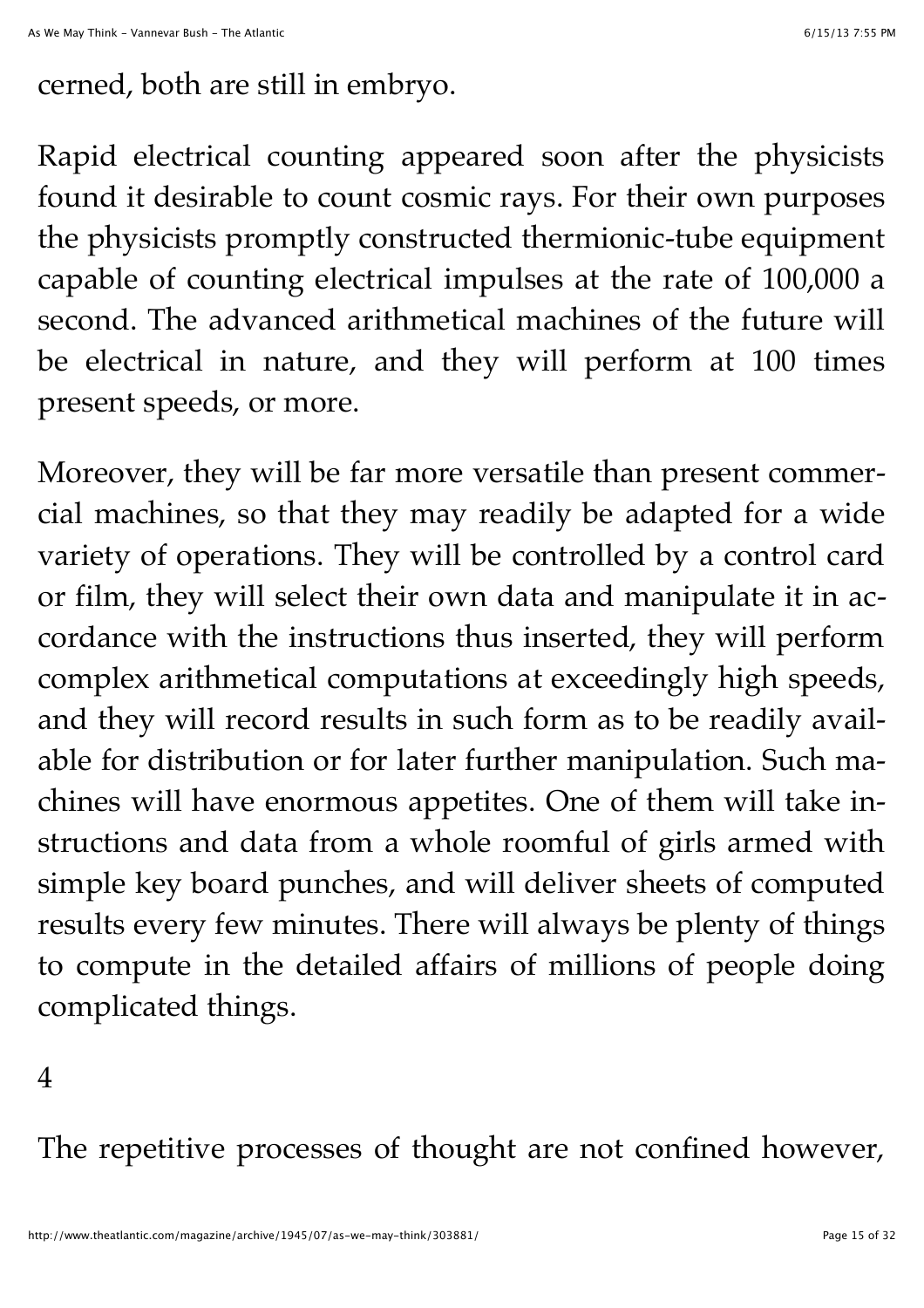to matters of arithmetic and statistics. In fact, every time one combines and records facts in accordance with established logical processes, the creative aspect of thinking is concerned only with the selection of the data and the process to be employed and the manipulation thereafter is repetitive in nature and hence a fit matter to be relegated to the machine. Not so much has been done along these lines,beyond the bounds of arithmetic, as might be done, primarily because of the economics of the situation. The needs of business and the extensive market obviously waiting, assured the advent of mass-produced arithmetical machines just as soon as production methods were sufficiently advanced.

With machines for advanced analysis no such situation existed; for there was and is no extensive market; the users of advanced methods of manipulating data are a very small part of the population. There are, however, machines for solving differential equations—and functional and integral equations, for that matter. There are many special machines, such as the harmonic synthesizer which predicts the tides. There will be many more, appearing certainly first in the hands of the scientist and in small numbers.

If scientific reasoning were limited to the logical processes of arithmetic, we should not get far in our understanding of the physical world. One might as well attempt to grasp the game of poker entirely by the use of the mathematics of probability. The abacus, with its beads strung on parallel wires, led the Arabs to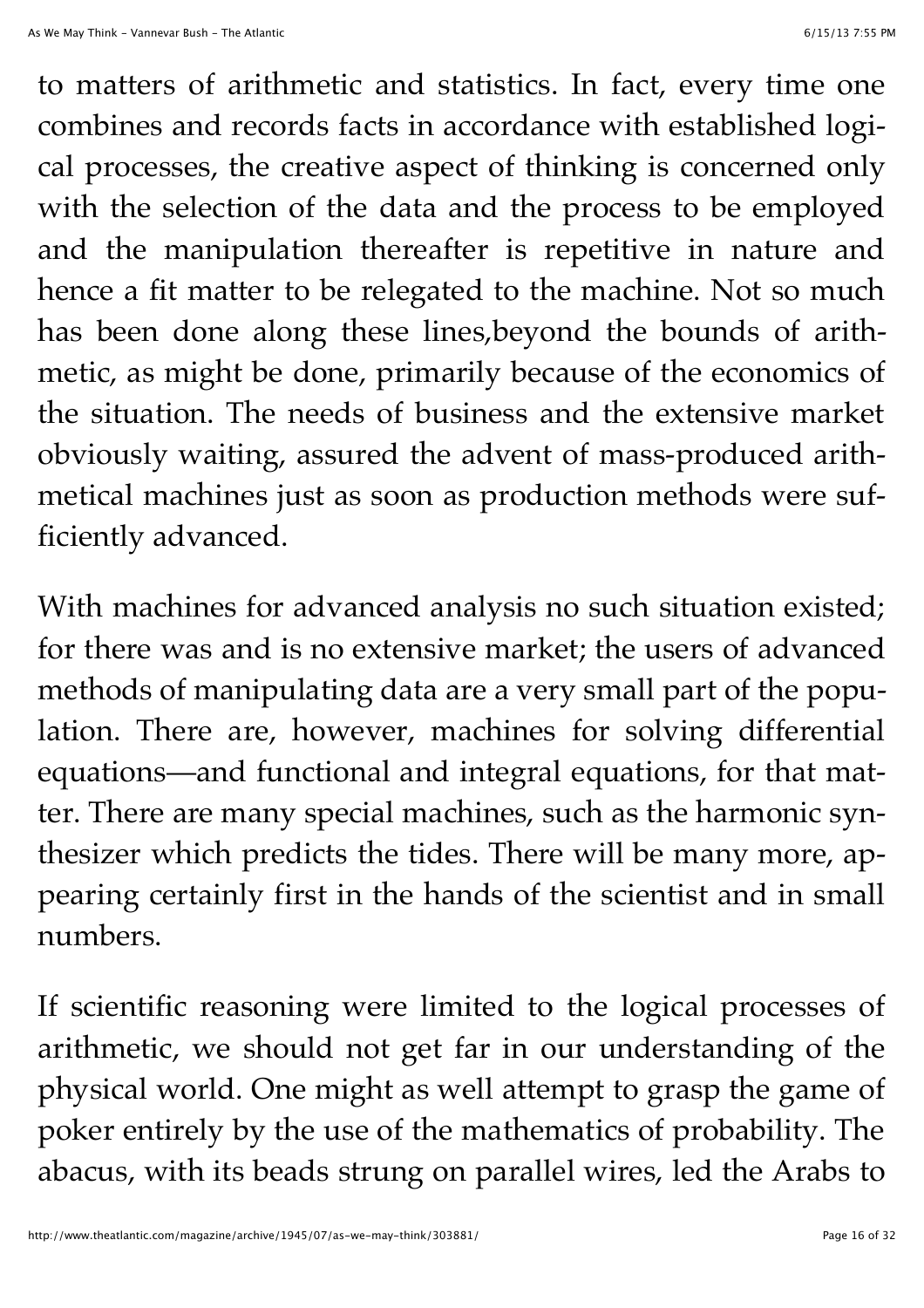positional numeration and the concept of zero many centuries before the rest of the world; and it was a useful tool—so useful that it still exists.

It is a far cry from the abacus to the modern keyboard accounting machine. It will be an equal step to the arithmetical machine of the future. But even this new machine will not take the scientist where he needs to go. Relief must be secured from laborious detailed manipulation of higher mathematics as well, if the users of it are to free their brains for something more than repetitive detailed transformations in accordance with established rules. A mathematician is not a man who can readily manipulate figures; often he cannot. He is not even a man who can readily perform the transformations of equations by the use of calculus. He is primarily an individual who is skilled in the use of symbolic logic on a high plane, and especially he is a man of intuitive judgment in the choice of the manipulative processes he employs.

All else he should be able to turn over to his mechanism, just as confidently as he turns over the propelling of his car to the intricate mechanism under the hood. Only then will mathematics be practically effective in bringing the growing knowledge of atomistics to the useful solution of the advanced problems of chemistry, metallurgy, and biology. For this reason there still come more machines to handle advanced mathematics for the scientist. Some of them will be sufficiently bizarre to suit the most fastidious connoisseur of the present artifacts of civiliza-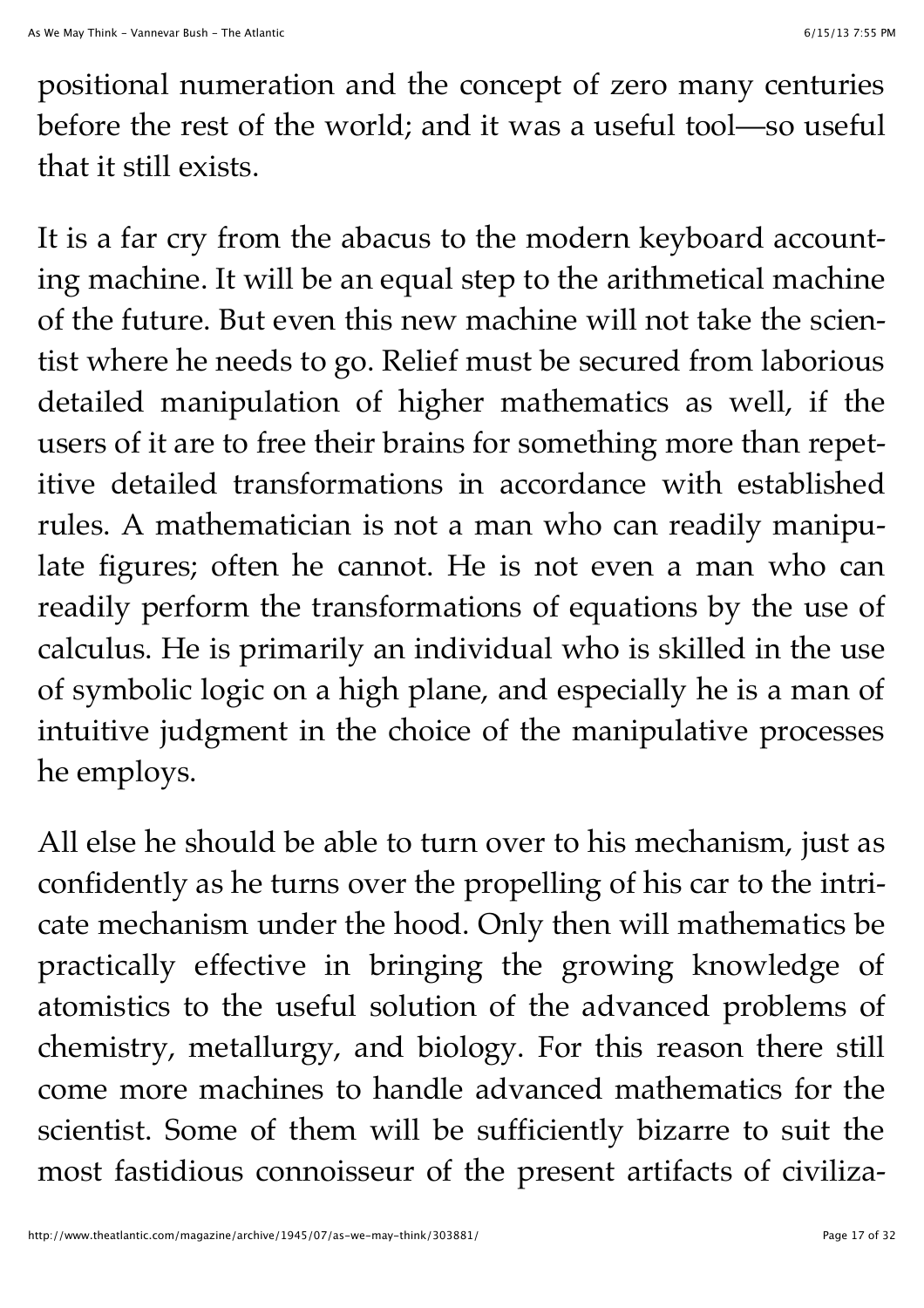#### tion.

## 5

The scientist, however, is not the only person who manipulates data and examines the world about him by the use of logical processes, although he sometimes preserves this appearance by adopting into the fold anyone who becomes logical, much in the manner in which a British labor leader is elevated to knighthood. Whenever logical processes of thought are employed that is, whenever thought for a time runs along an accepted groove—there is an opportunity for the machine. Formal logic used to be a keen instrument in the hands of the teacher in his trying of students' souls. It is readily possible to construct a machine which will manipulate premises in accordance with formal logic, simply by the clever use of relay circuits. Put a set of premises into such a device and turn the crank, and it will readily pass out conclusion after conclusion, all in accordance with logical law, and with no more slips than would be expected of a keyboard adding machine.

Logic can become enormously difficult, and it would undoubtedly be well to produce more assurance in its use. The machines for higher analysis have usually been equation solvers. Ideas are beginning to appear for equation transformers, which will rearrange the relationship expressed by an equation in accordance with strict and rather advanced logic. Progress is inhibited by the exceedingly crude way in which mathematicians ex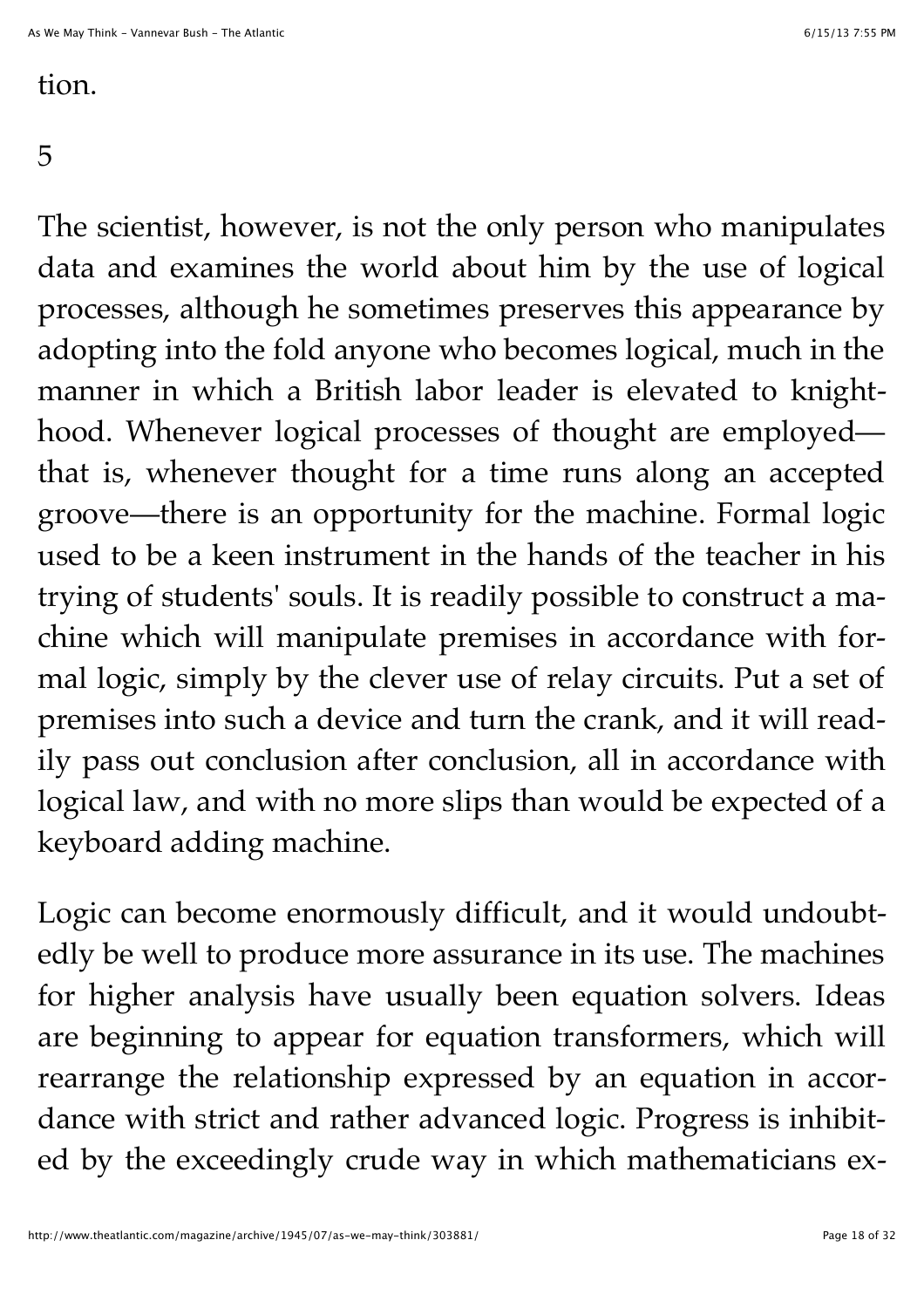press their relationships. They employ a symbolism which grew like Topsy and has little consistency; a strange fact in that most logical field.

A new symbolism, probably positional, must apparently precede the reduction of mathematical transformations to machine processes. Then, on beyond the strict logic of the mathematician, lies the application of logic in everyday affairs. We may some day click off arguments on a machine with the same assurance that we now enter sales on a cash register. But the machine of logic will not look like a cash register, even of the streamlined model.

So much for the manipulation of ideas and their insertion into the record. Thus far we seem to be worse off than before—for we can enormously extend the record; yet even in its present bulk we can hardly consult it. This is a much larger matter than merely the extraction of data for the purposes of scientific research; it involves the entire process by which man profits by his inheritance of acquired knowledge. The prime action of use is selection, and here we are halting indeed. There may be millions of fine thoughts, and the account of the experience on which they are based, all encased within stone walls of acceptable architectural form; but if the scholar can get at only one a week by diligent search, his syntheses are not likely to keep up with the current scene.

Selection, in this broad sense, is a stone adze in the hands of a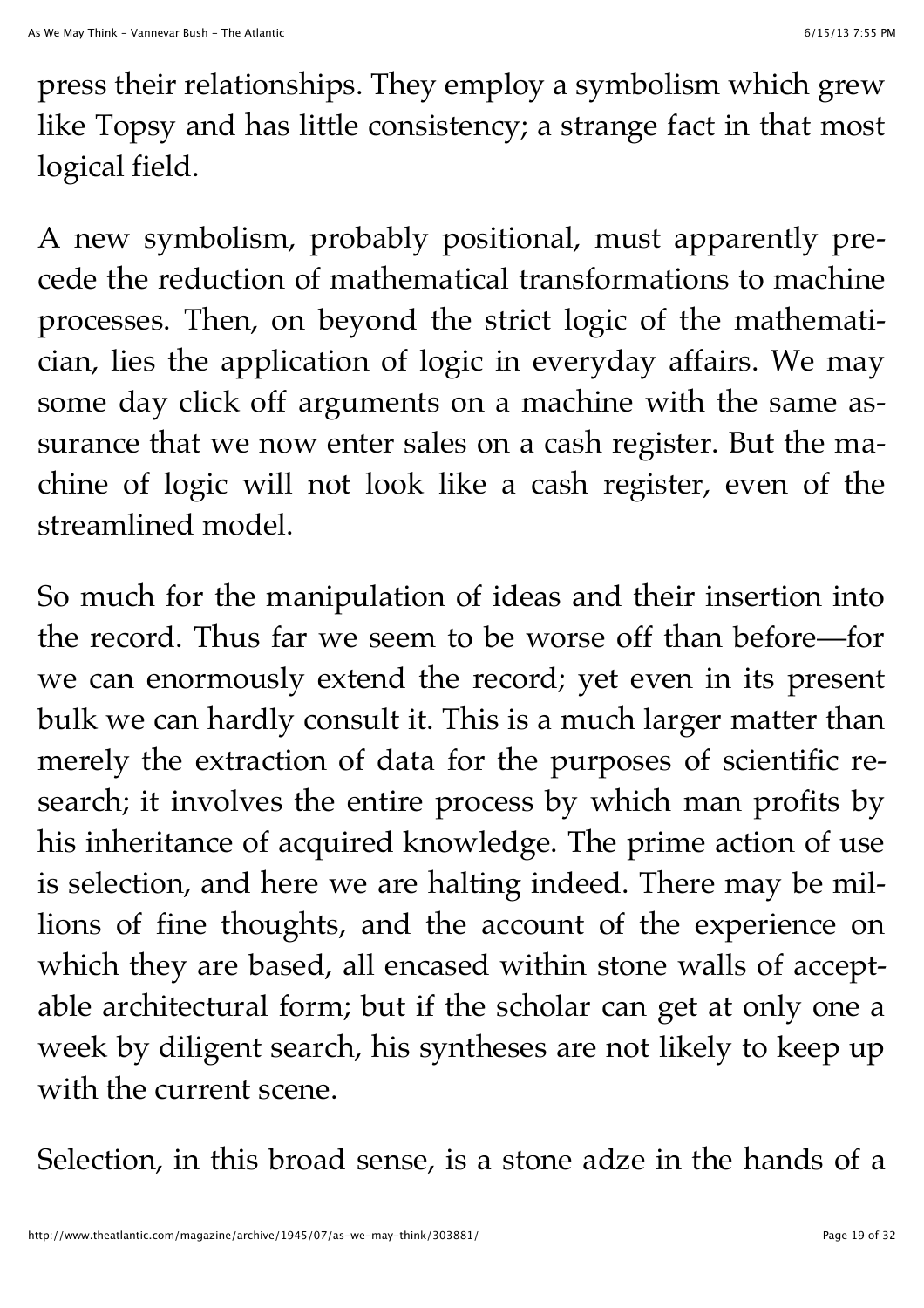cabinetmaker. Yet, in a narrow sense and in other areas, something has already been done mechanically on selection. The personnel officer of a factory drops a stack of a few thousand employee cards into a selecting machine, sets a code in accordance with an established convention, and produces in a short time a list of all employees who live in Trenton and know Spanish. Even such devices are much too slow when it comes, for example, to matching a set of fingerprints with one of five million on file. Selection devices of this sort will soon be speeded up from their present rate of reviewing data at a few hundred a minute. By the use of photocells and microfilm they will survey items at the rate of a thousand a second, and will print out duplicates of those selected.

This process, however, is simple selection: it proceeds by examining in turn every one of a large set of items, and by picking out those which have certain specified characteristics. There is another form of selection best illustrated by the automatic telephone exchange. You dial a number and the machine selects and connects just one of a million possible stations. It does not run over them all. It pays attention only to a class given by a first digit, then only to a subclass of this given by the second digit, and so on; and thus proceeds rapidly and almost unerringly to the selected station. It requires a few seconds to make the selection, although the process could be speeded up if increased speed were economically warranted. If necessary, it could be made extremely fast by substituting thermionic-tube switching for mechanical switching, so that the full selection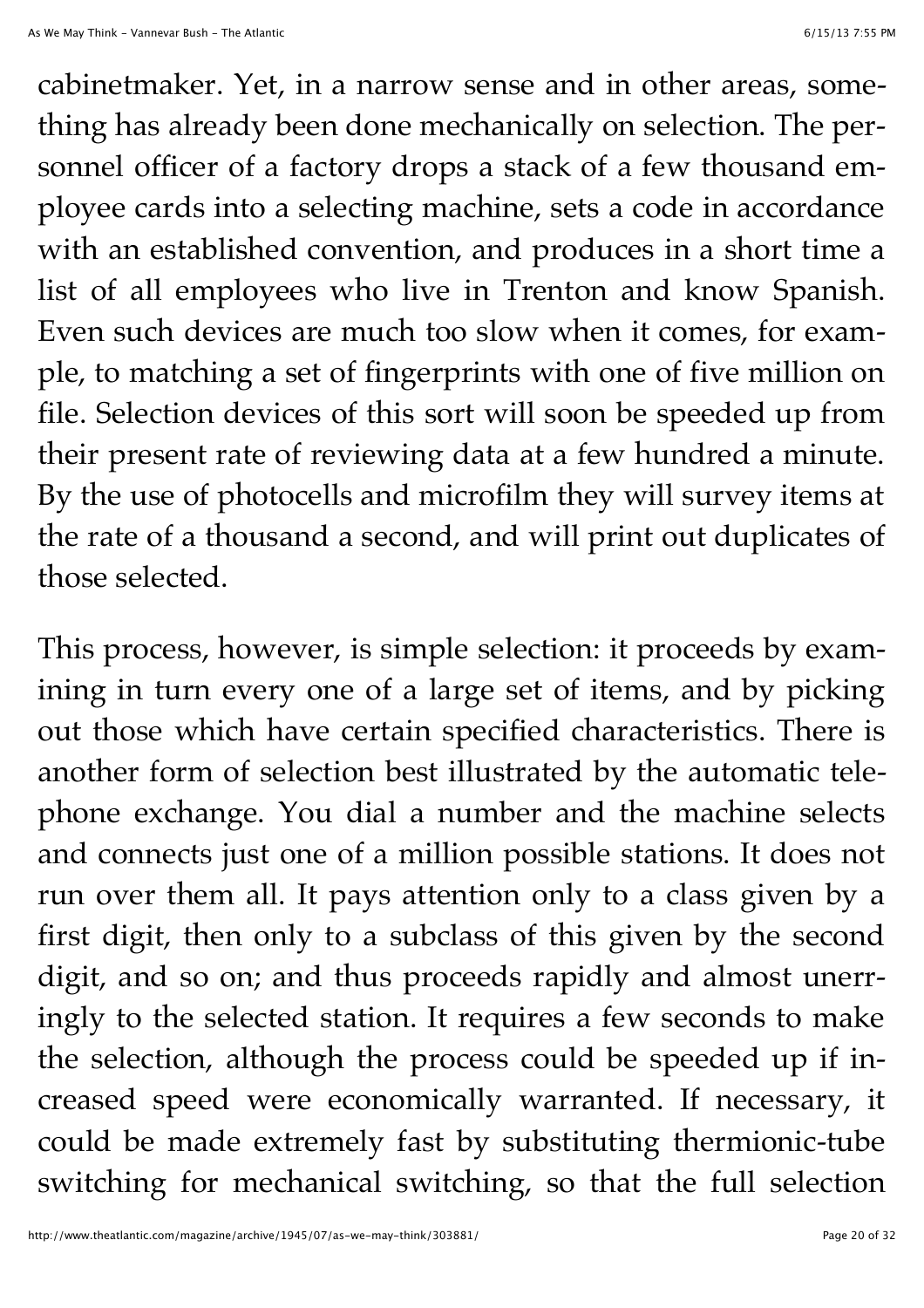could be made in one one-hundredth of a second. No one would wish to spend the money necessary to make this change in the telephone system, but the general idea is applicable elsewhere.

Take the prosaic problem of the great department store. Every time a charge sale is made, there are a number of things to be done. The inventory needs to be revised, the salesman needs to be given credit for the sale, the general accounts need an entry, and, most important, the customer needs to be charged. A central records device has been developed in which much of this work is done conveniently. The salesman places on a stand the customer's identification card, his own card, and the card taken from the article sold—all punched cards. When he pulls a lever, contacts are made through the holes, machinery at a central point makes the necessary computations and entries, and the proper receipt is printed for the salesman to pass to the customer.

But there may be ten thousand charge customers doing business with the store, and before the full operation can be completed someone has to select the right card and insert it at the central office. Now rapid selection can slide just the proper card into position in an instant or two, and return it afterward. Another difficulty occurs, however. Someone must read a total on the card, so that the machine can add its computed item to it. Conceivably the cards might be of the dry photography type I have described. Existing totals could then be read by photocell,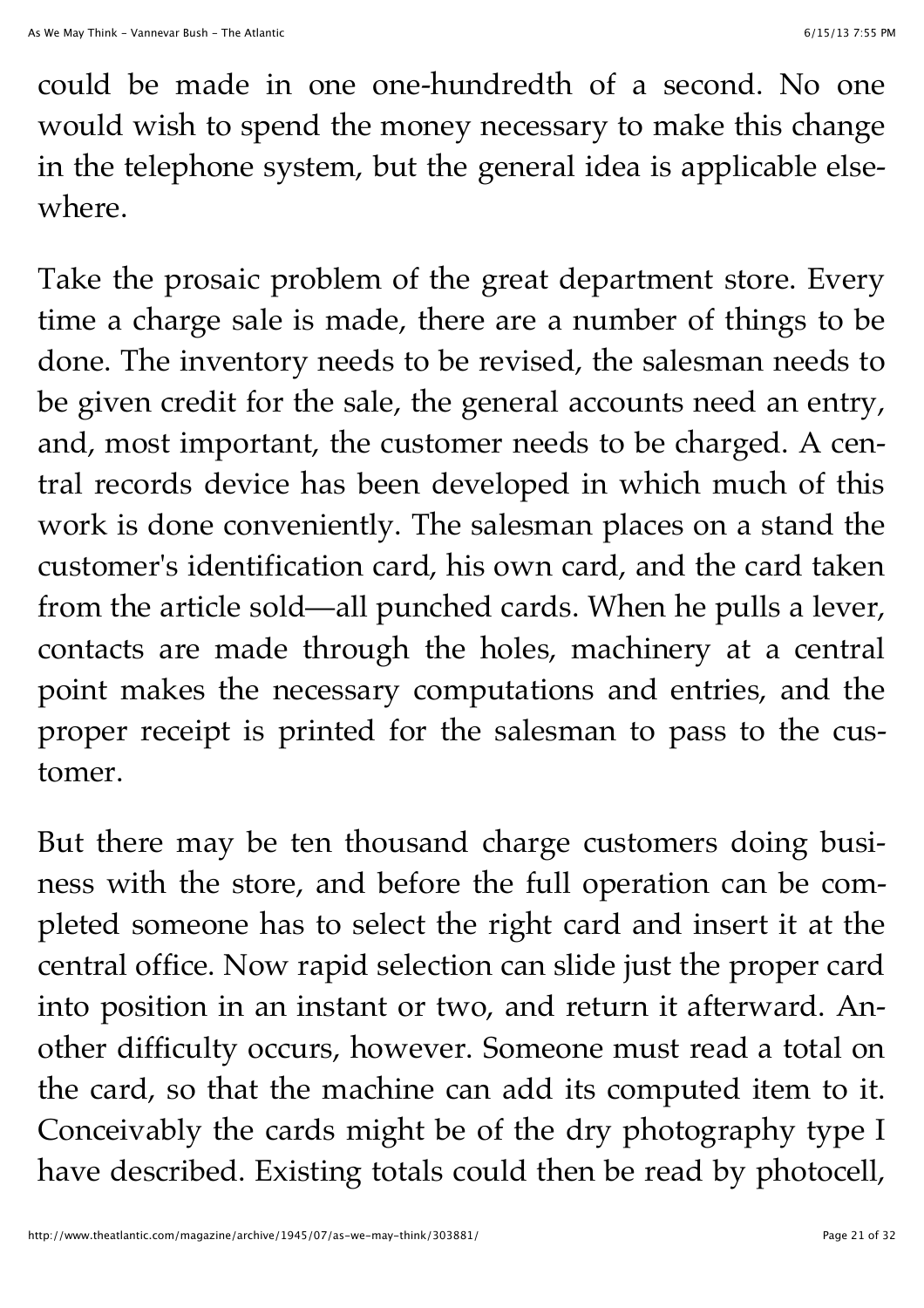and the new total entered by an electron beam.

The cards may be in miniature, so that they occupy little space. They must move quickly. They need not be transferred far, but merely into position so that the photocell and recorder can operate on them. Positional dots can enter the data. At the end of the month a machine can readily be made to read these and to print an ordinary bill. With tube selection, in which no mechanical parts are involved in the switches, little time need be occupied in bringing the correct card into use—a second should suffice for the entire operation. The whole record on the card may be made by magnetic dots on a steel sheet if desired, instead of dots to be observed optically, following the scheme by which Poulsen long ago put speech on a magnetic wire. This method has the advantage of simplicity and ease of erasure. By using photography, however one can arrange to project the record in enlarged form and at a distance by using the process common in television equipment.

One can consider rapid selection of this form, and distant projection for other purposes. To be able to key one sheet of a million before an operator in a second or two, with the possibility of then adding notes thereto, is suggestive in many ways. It might even be of use in libraries, but that is another story. At any rate, there are now some interesting combinations possible. One might, for example, speak to a microphone, in the manner described in connection with the speech controlled typewriter, and thus make his selections. It would certainly beat the usual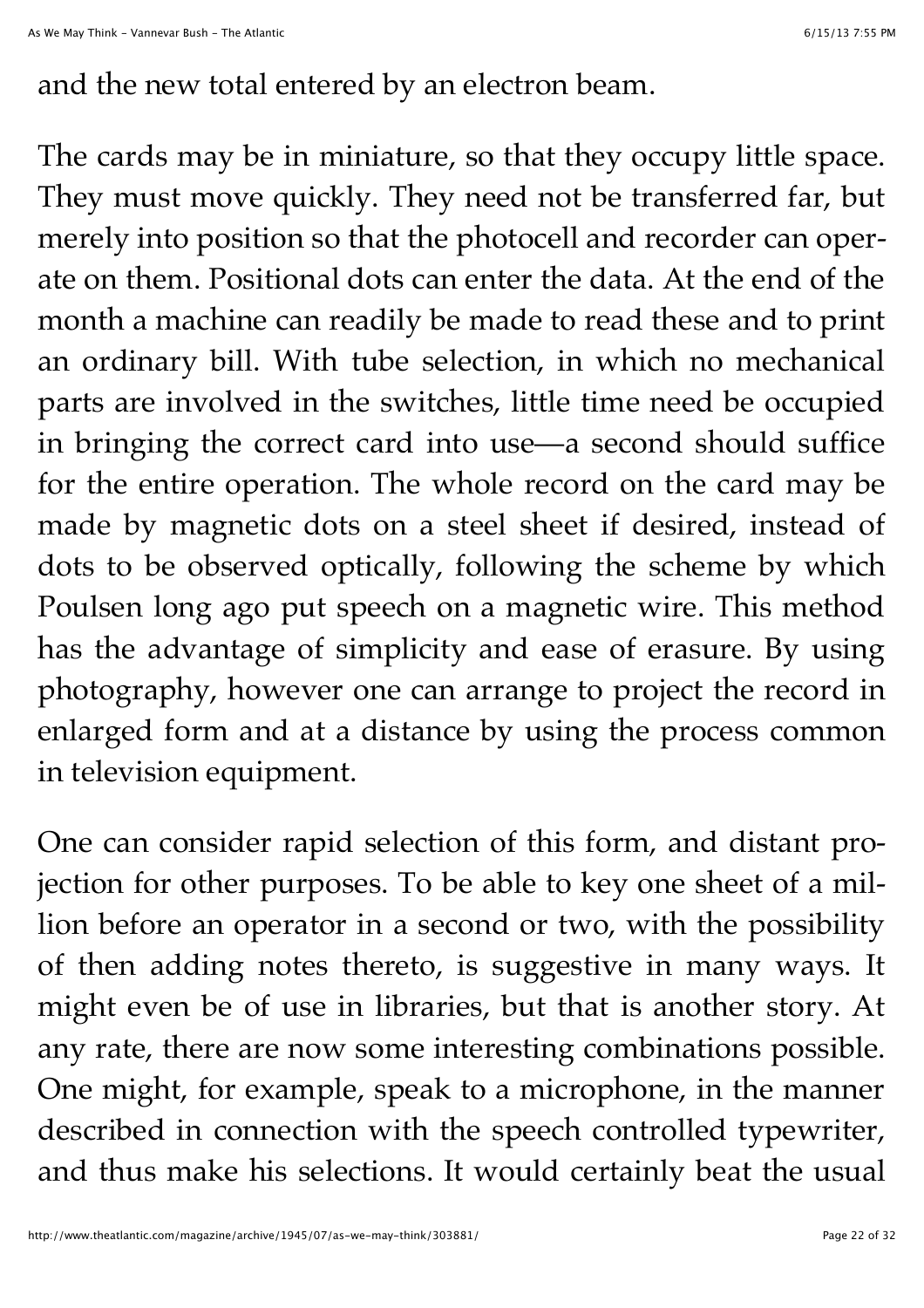### file clerk.

#### 6

The real heart of the matter of selection, however, goes deeper than a lag in the adoption of mechanisms by libraries, or a lack of development of devices for their use. Our ineptitude in getting at the record is largely caused by the artificiality of systems of indexing. When data of any sort are placed in storage, they are filed alphabetically or numerically, and information is found (when it is) by tracing it down from subclass to subclass. It can be in only one place, unless duplicates are used; one has to have rules as to which path will locate it, and the rules are cumbersome. Having found one item, moreover, one has to emerge from the system and re-enter on a new path.

The human mind does not work that way. It operates by association. With one item in its grasp, it snaps instantly to the next that is suggested by the association of thoughts, in accordance with some intricate web of trails carried by the cells of the brain. It has other characteristics, of course; trails that are not frequently followed are prone to fade, items are not fully permanent, memory is transitory. Yet the speed of action, the intricacy of trails, the detail of mental pictures, is awe-inspiring beyond all else in nature.

Man cannot hope fully to duplicate this mental process artificially, but he certainly ought to be able to learn from it. In minor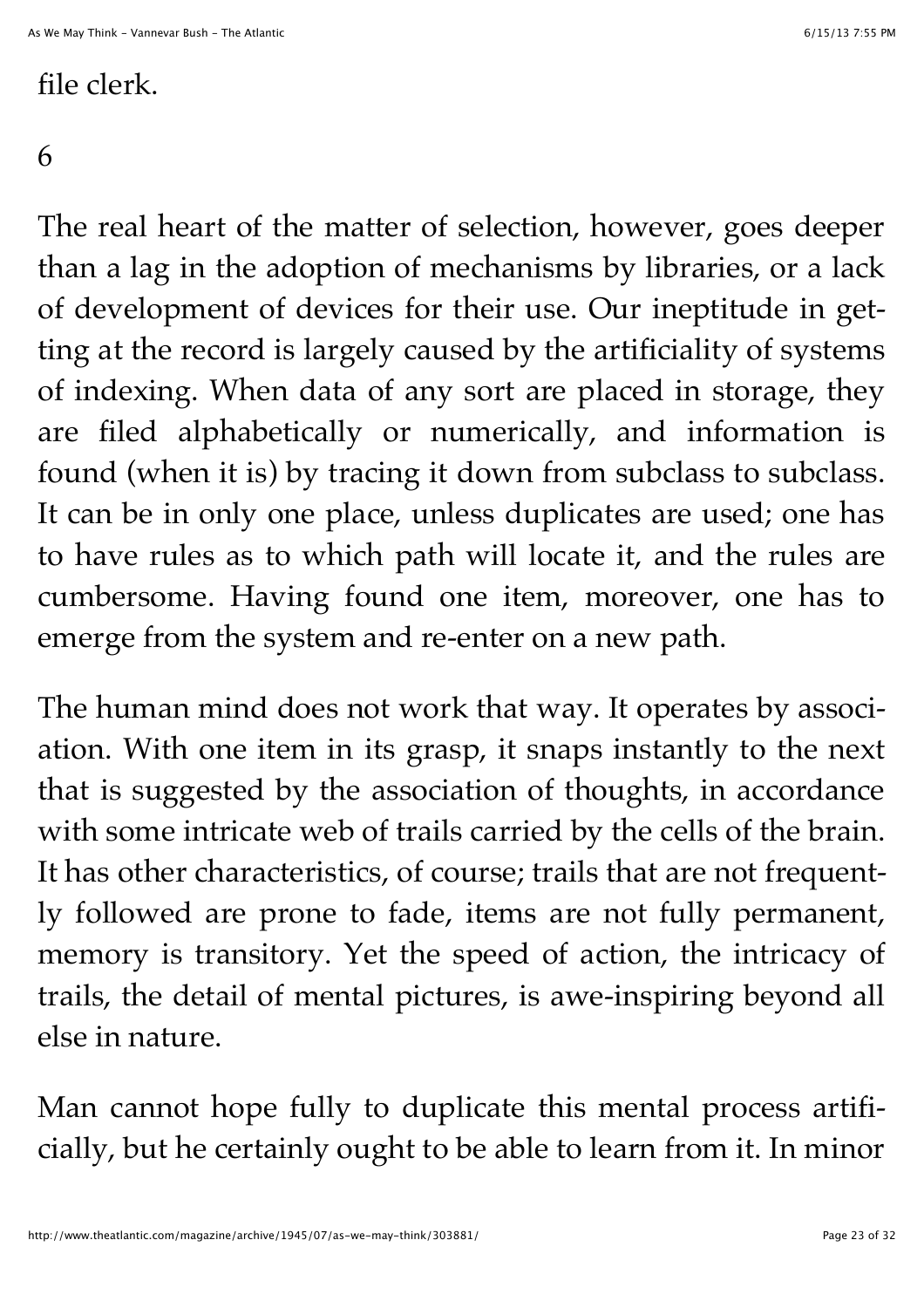ways he may even improve, for his records have relative permanency. The first idea, however, to be drawn from the analogy concerns selection. Selection by association, rather than indexing, may yet be mechanized. One cannot hope thus to equal the speed and flexibility with which the mind follows an associative trail, but it should be possible to beat the mind decisively in regard to the permanence and clarity of the items resurrected from storage.

Consider a future device for individual use, which is a sort of mechanized private file and library. It needs a name, and, to coin one at random, "memex" will do. A memex is a device in which an individual stores all his books, records, and communications, and which is mechanized so that it may be consulted with exceeding speed and flexibility. It is an enlarged intimate supplement to his memory.

It consists of a desk, and while it can presumably be operated from a distance, it is primarily the piece of furniture at which he works. On the top are slanting translucent screens, on which material can be projected for convenient reading. There is a keyboard, and sets of buttons and levers. Otherwise it looks like an ordinary desk.

In one end is the stored material. The matter of bulk is well taken care of by improved microfilm. Only a small part of the interior of the memex is devoted to storage, the rest to mechanism. Yet if the user inserted 5000 pages of material a day it would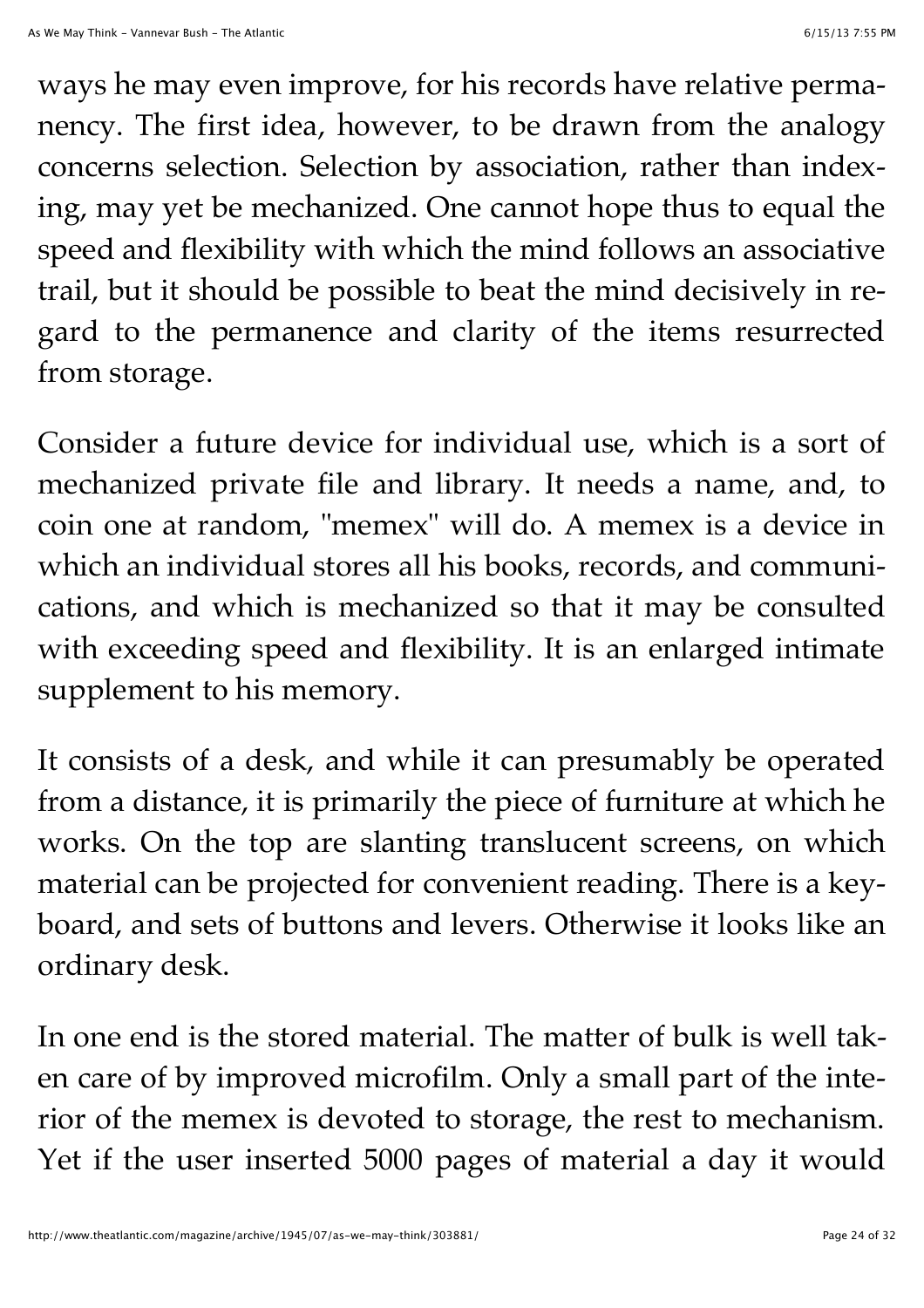take him hundreds of years to fill the repository, so he can be profligate and enter material freely.

Most of the memex contents are purchased on microfilm ready for insertion. Books of all sorts, pictures, current periodicals, newspapers, are thus obtained and dropped into place. Business correspondence takes the same path. And there is provision for direct entry. On the top of the memex is a transparent platen. On this are placed longhand notes, photographs, memoranda, all sorts of things. When one is in place, the depression of a lever causes it to be photographed onto the next blank space in a section of the memex film, dry photography being employed.

There is, of course, provision for consultation of the record by the usual scheme of indexing. If the user wishes to consult a certain book, he taps its code on the keyboard, and the title page of the book promptly appears before him, projected onto one of his viewing positions. Frequently-used codes are mnemonic, so that he seldom consults his code book; but when he does, a single tap of a key projects it for his use. Moreover, he has supplemental levers. On deflecting one of these levers to the right he runs through the book before him, each page in turn being projected at a speed which just allows a recognizing glance at each. If he deflects it further to the right, he steps through the book 10 pages at a time; still further at 100 pages at a time. Deflection to the left gives him the same control backwards.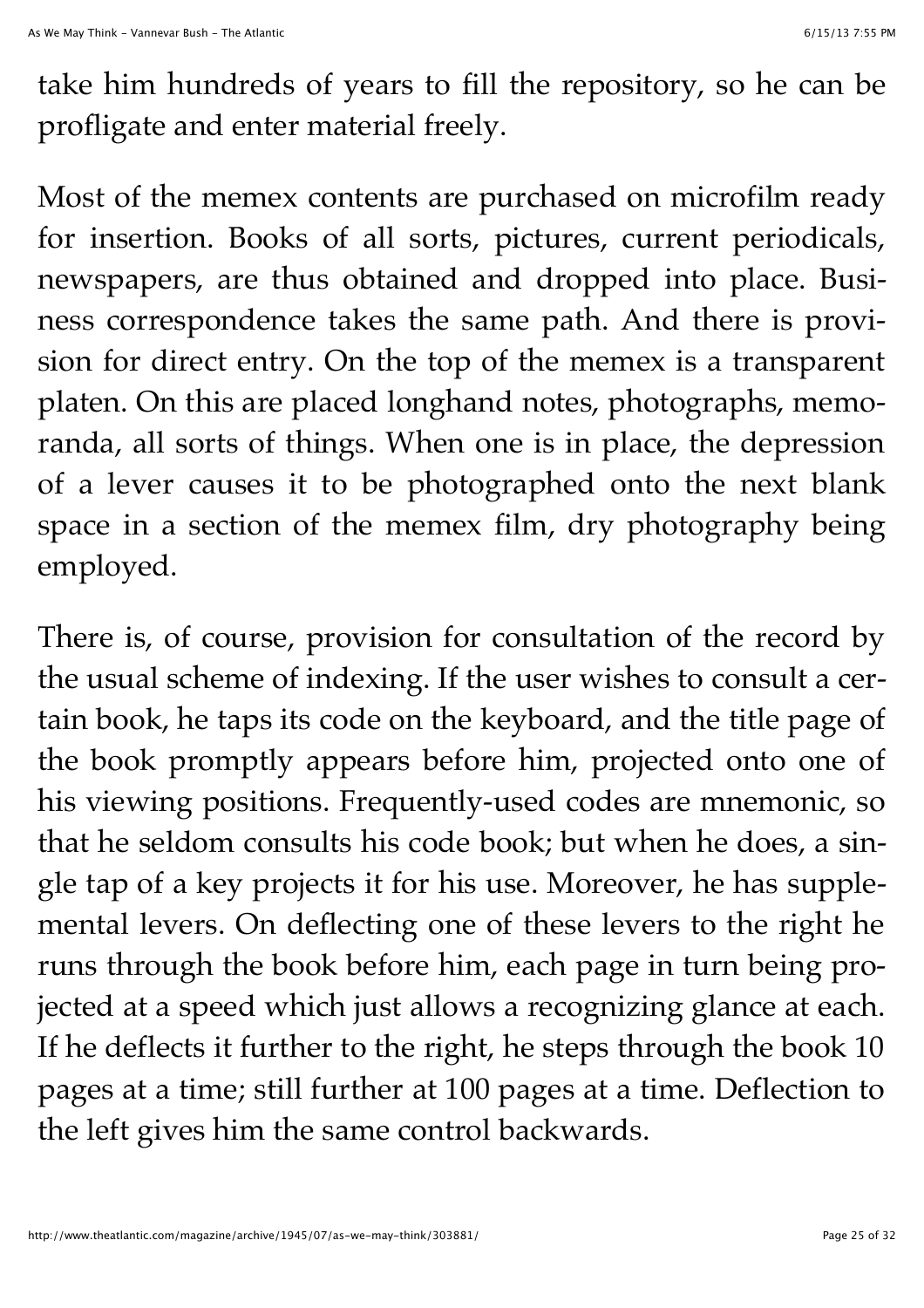A special button transfers him immediately to the first page of the index. Any given book of his library can thus be called up and consulted with far greater facility than if it were taken from a shelf. As he has several projection positions, he can leave one item in position while he calls up another. He can add marginal notes and comments, taking advantage of one possible type of dry photography, and it could even be arranged so that he can do this by a stylus scheme, such as is now employed in the telautograph seen in railroad waiting rooms, just as though he had the physical page before him.

# 7

All this is conventional, except for the projection forward of present-day mechanisms and gadgetry. It affords an immediate step, however, to associative indexing, the basic idea of which is a provision whereby any item may be caused at will to select immediately and automatically another. This is the essential feature of the memex. The process of tying two items together is the important thing.

When the user is building a trail, he names it, inserts the name in his code book, and taps it out on his keyboard. Before him are the two items to be joined, projected onto adjacent viewing positions. At the bottom of each there are a number of blank code spaces, and a pointer is set to indicate one of these on each item. The user taps a single key, and the items are permanently joined. In each code space appears the code word. Out of view,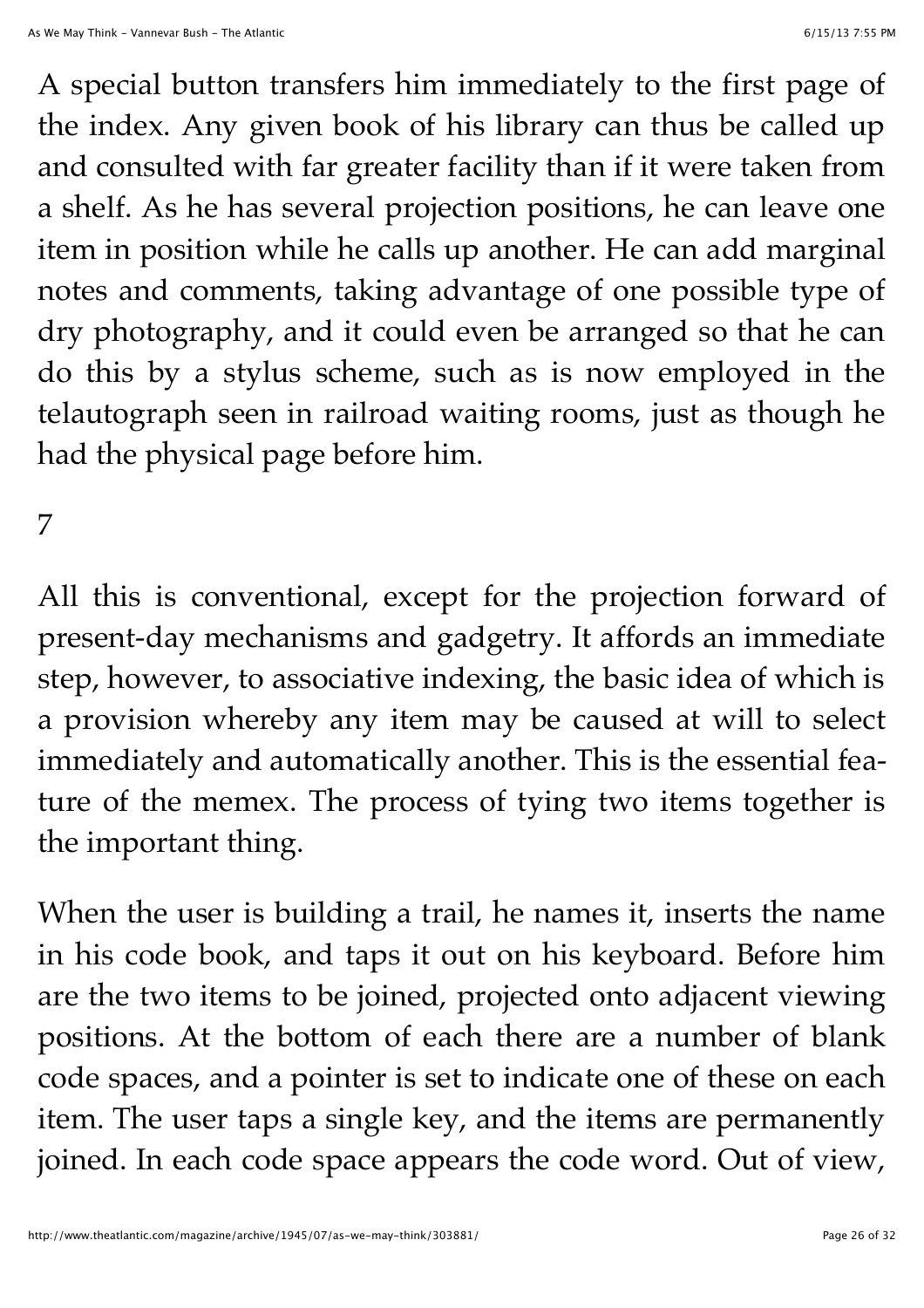but also in the code space, is inserted a set of dots for photocell viewing; and on each item these dots by their positions designate the index number of the other item.

Thereafter, at any time, when one of these items is in view, the other can be instantly recalled merely by tapping a button below the corresponding code space. Moreover, when numerous items have been thus joined together to form a trail, they can be reviewed in turn, rapidly or slowly, by deflecting a lever like that used for turning the pages of a book. It is exactly as though the physical items had been gathered together from widely separated sources and bound together to form a new book. It is more than this, for any item can be joined into numerous trails.

The owner of the memex, let us say, is interested in the origin and properties of the bow and arrow. Specifically he is studying why the short Turkish bow was apparently superior to the English long bow in the skirmishes of the Crusades. He has dozens of possibly pertinent books and articles in his memex. First he runs through an encyclopedia, finds an interesting but sketchy article, leaves it projected. Next, in a history, he finds another pertinent item, and ties the two together. Thus he goes, building a trail of many items. Occasionally he inserts a comment of his own, either linking it into the main trail or joining it by a side trail to a particular item. When it becomes evident that the elastic properties of available materials had a great deal to do with the bow, he branches off on a side trail which takes him through textbooks on elasticity and tables of physical constants. He in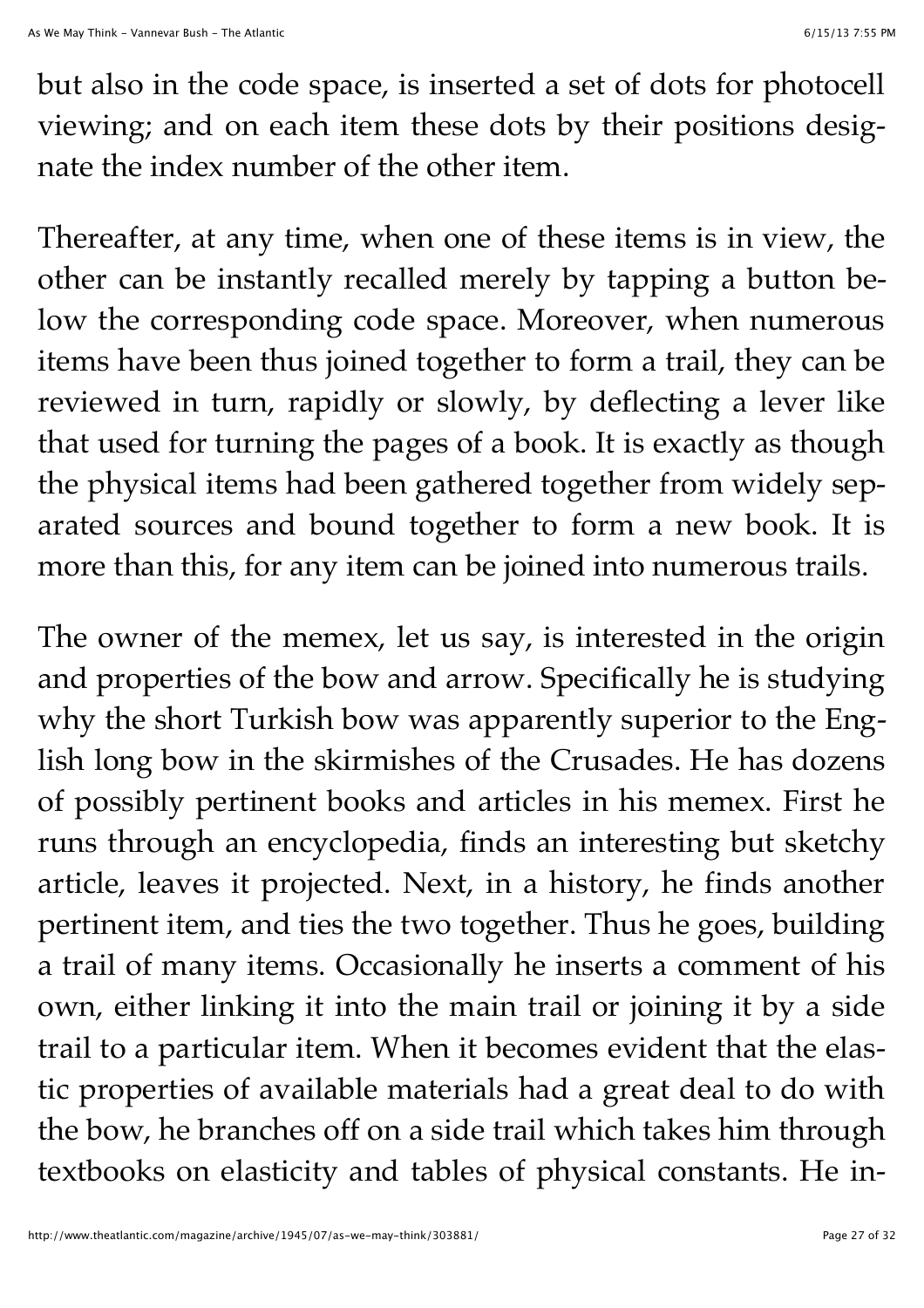serts a page of longhand analysis of his own. Thus he builds a trail of his interest through the maze of materials available to him.

And his trails do not fade. Several years later, his talk with a friend turns to the queer ways in which a people resist innovations, even of vital interest. He has an example, in the fact that the outraged Europeans still failed to adopt the Turkish bow. In fact he has a trail on it. A touch brings up the code book. Tapping a few keys projects the head of the trail. A lever runs through it at will, stopping at interesting items, going off on side excursions. It is an interesting trail, pertinent to the discussion. So he sets a reproducer in action, photographs the whole trail out, and passes it to his friend for insertion in his own memex, there to be linked into the more general trail.

8

Wholly new forms of encyclopedias will appear, ready made with a mesh of associative trails running through them, ready to be dropped into the memex and there amplified. The lawyer has at his touch the associated opinions and decisions of his whole experience, and of the experience of friends and authorities. The patent attorney has on call the millions of issued patents, with familiar trails to every point of his client's interest. The physician, puzzled by a patient's reactions, strikes the trail established in studying an earlier similar case, and runs rapidly through analogous case histories, with side references to the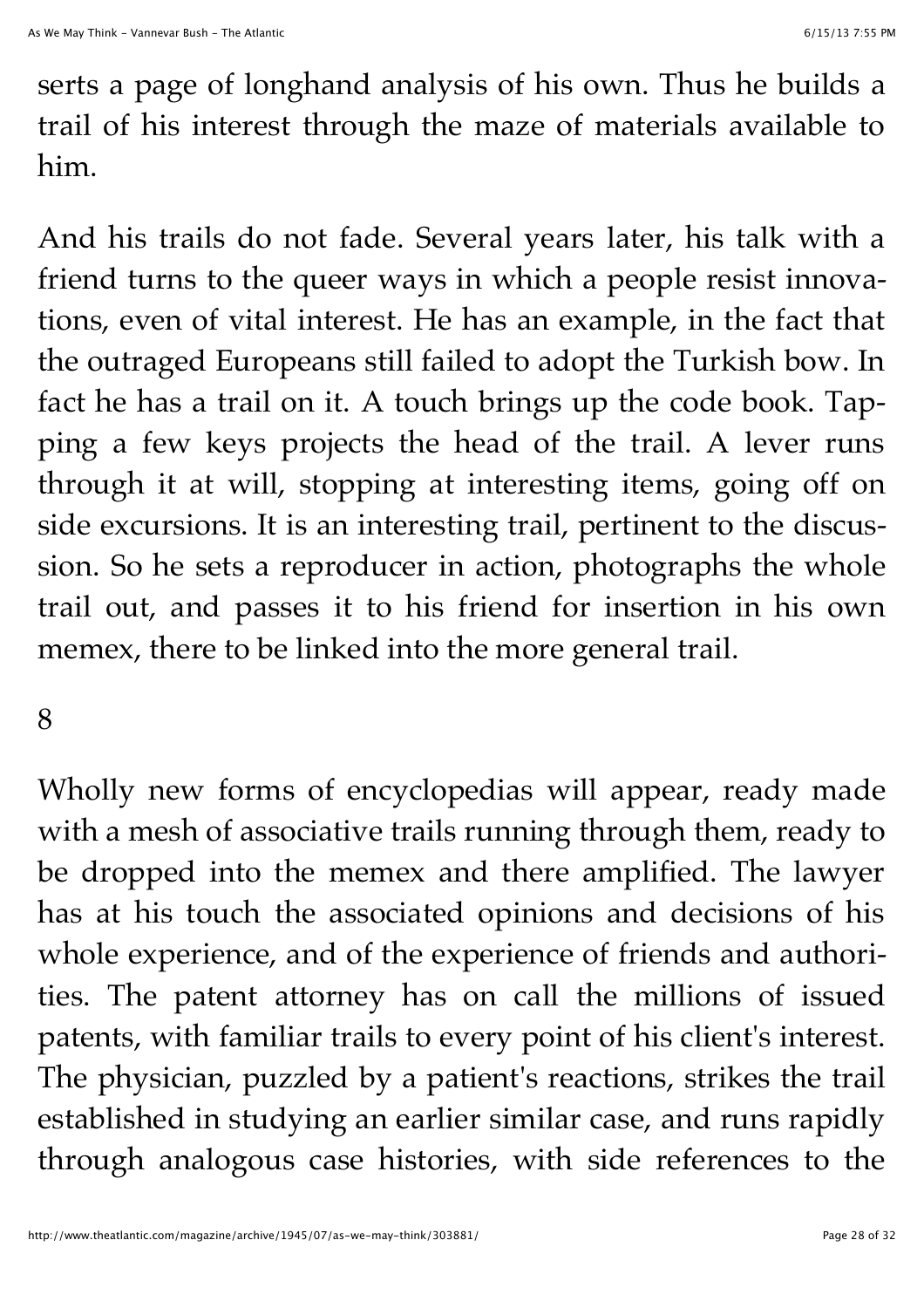classics for the pertinent anatomy and histology. The chemist, struggling with the synthesis of an organic compound, has all the chemical literature before him in his laboratory, with trails following the analogies of compounds, and side trails to their physical and chemical behavior.

The historian, with a vast chronological account of a people, parallels it with a skip trail which stops only on the salient items, and can follow at any time contemporary trails which lead him all over civilization at a particular epoch. There is a new profession of trail blazers, those who find delight in the task of establishing useful trails through the enormous mass of the common record. The inheritance from the master becomes, not only his additions to the world's record, but for his disciples the entire scaffolding by which they were erected.

Thus science may implement the ways in which man produces, stores, and consults the record of the race. It might be striking to outline the instrumentalities of the future more spectacularly, rather than to stick closely to methods and elements now known and undergoing rapid development, as has been done here. Technical difficulties of all sorts have been ignored, certainly, but also ignored are means as yet unknown which may come any day to accelerate technical progress as violently as did the advent of the thermionic tube. In order that the picture may not be too commonplace, by reason of sticking to present-day patterns, it may be well to mention one such possibility, not to prophesy but merely to suggest, for prophecy based on exten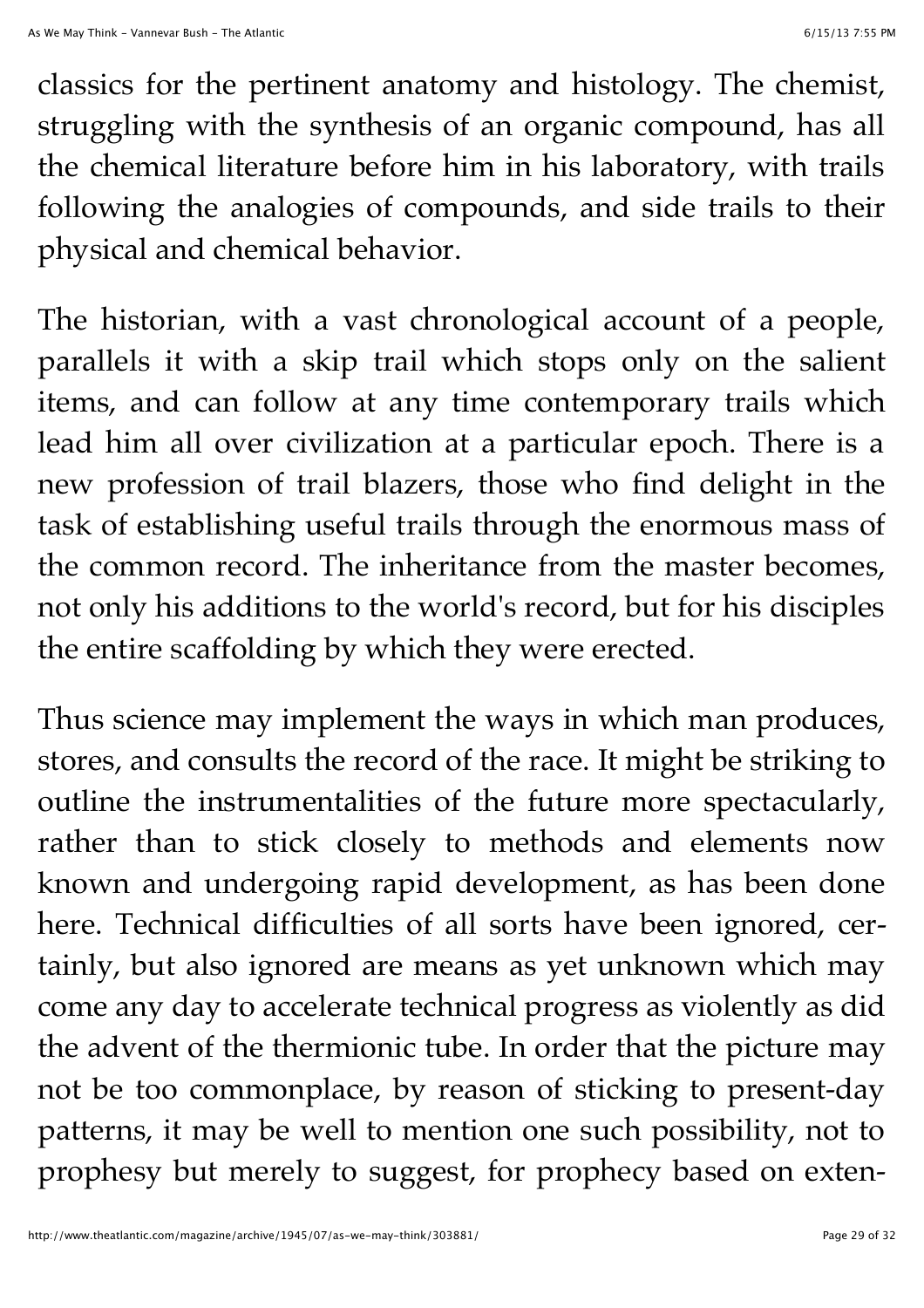sion of the known has substance, while prophecy founded on the unknown is only a doubly involved guess.

All our steps in creating or absorbing material of the record proceed through one of the senses—the tactile when we touch keys, the oral when we speak or listen, the visual when we read. Is it not possible that some day the path may be established more directly?

We know that when the eye sees, all the consequent information is transmitted to the brain by means of electrical vibrations in the channel of the optic nerve. This is an exact analogy with the electrical vibrations which occur in the cable of a television set: they convey the picture from the photocells which see it to the radio transmitter from which it is broadcast. We know further that if we can approach that cable with the proper instruments, we do not need to touch it; we can pick up those vibrations by electrical induction and thus discover and reproduce the scene which is being transmitted, just as a telephone wire may be tapped for its message.

The impulses which flow in the arm nerves of a typist convey to her fingers the translated information which reaches her eye or ear, in order that the fingers may be caused to strike the proper keys. Might not these currents be intercepted, either in the original form in which information is conveyed to the brain, or in the marvelously metamorphosed form in which they then proceed to the hand?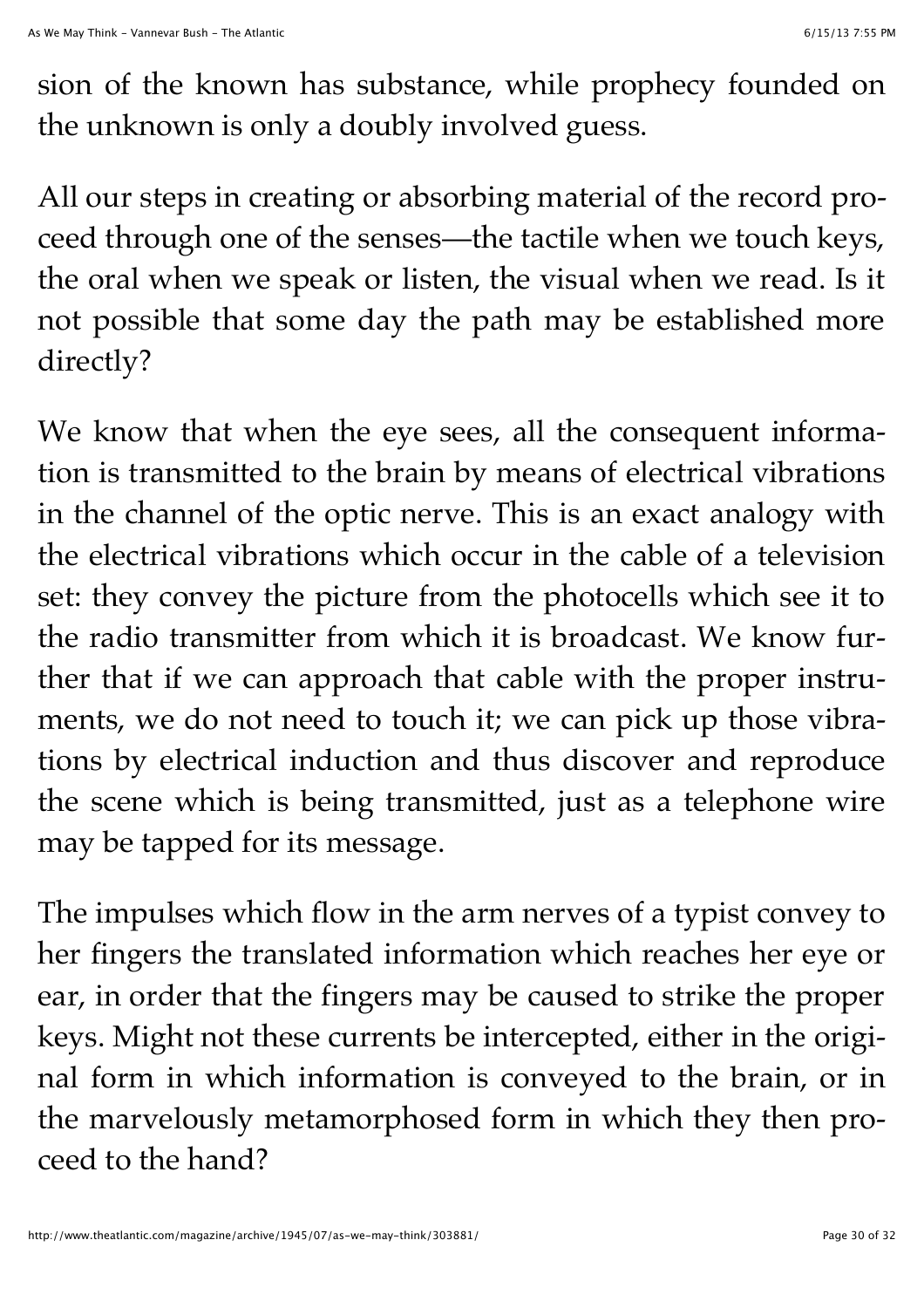By bone conduction we already introduce sounds: into the nerve channels of the deaf in order that they may hear. Is it not possible that we may learn to introduce them without the present cumbersomeness of first transforming electrical vibrations to mechanical ones, which the human mechanism promptly transforms back to the electrical form? With a couple of electrodes on the skull the encephalograph now produces pen-andink traces which bear some relation to the electrical phenomena going on in the brain itself. True, the record is unintelligible, except as it points out certain gross misfunctioning of the cerebral mechanism; but who would now place bounds on where such a thing may lead?

In the outside world, all forms of intelligence whether of sound or sight, have been reduced to the form of varying currents in an electric circuit in order that they may be transmitted. Inside the human frame exactly the same sort of process occurs. Must we always transform to mechanical movements in order to proceed from one electrical phenomenon to another? It is a suggestive thought, but it hardly warrants prediction without losing touch with reality and immediateness.

Presumably man's spirit should be elevated if he can better review his shady past and analyze more completely and objectively his present problems. He has built a civilization so complex that he needs to mechanize his records more fully if he is to push his experiment to its logical conclusion and not merely become bogged down part way there by overtaxing his limited